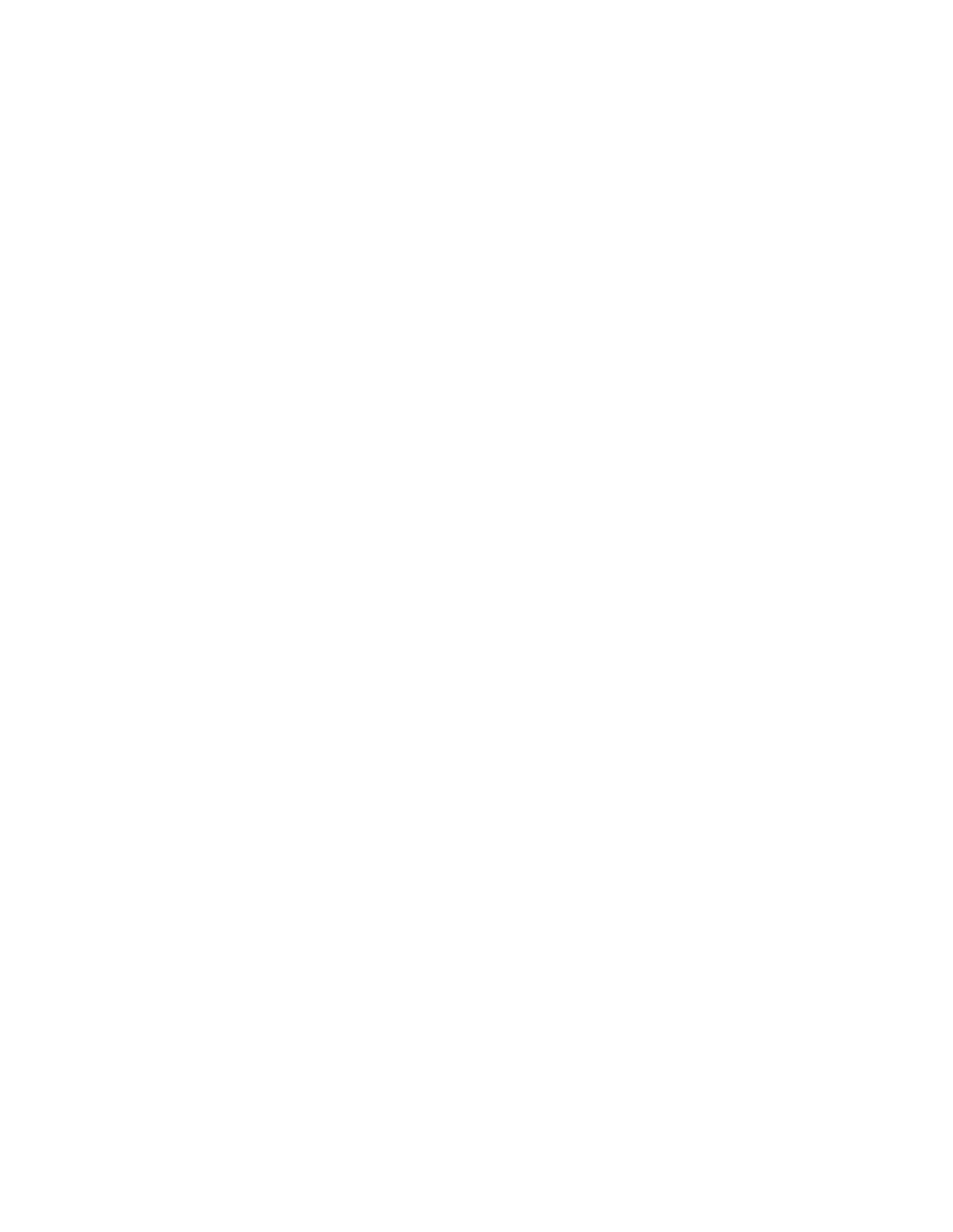WHO/CDS/EPR/IHR/2007.1

# **International Health Regulations (2005)**

**Areas of work for implementation**

**June 2007**

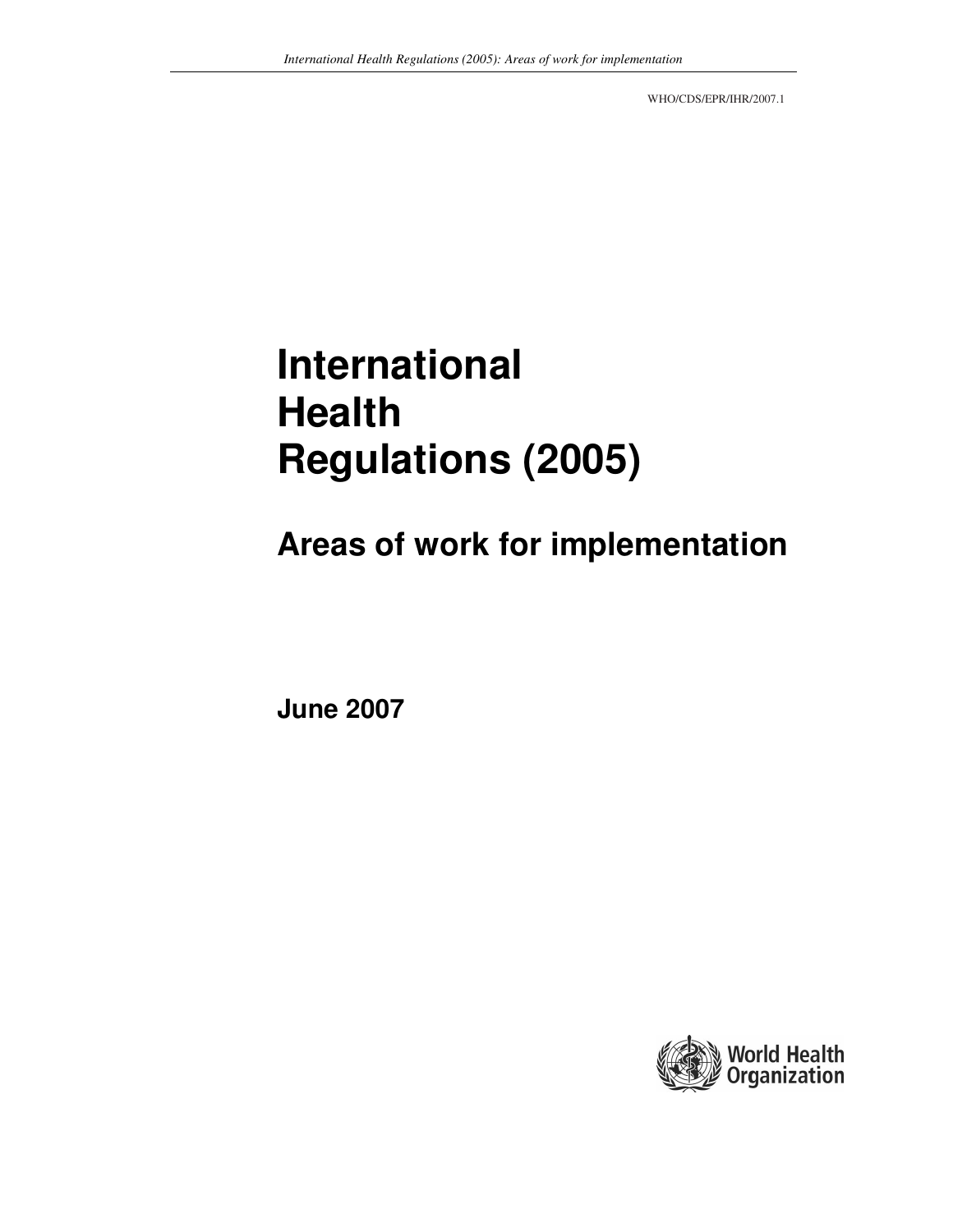#### **© World Health Organization 2007**

All rights reserved.

The designations employed and the presentation of the material in this publication do not imply the expression of any opinion whatsoever on the part of the World Health Organization concerning the legal status of any country, territory, city or area or of its authorities, or concerning the delimitation of its frontiers or boundaries. Dotted lines on maps represent approximate border lines for which there may not yet be full agreement.

The mention of specific companies or of certain manufacturers' products does not imply that they are endorsed or recommended by the World Health Organization in preference to others of a similar nature that are not mentioned. Errors and omissions excepted, the names of proprietary products are distinguished by initial capital letters.

All reasonable precautions have been taken by the World Health Organization to verify the information contained in this publication. However, the published material is being distributed without warranty of any kind, either expressed or implied. The responsibility for the interpretation and use of the material lies with the reader. In no event shall the World Health Organization be liable for damages arising from its use.

Printed in Lyon.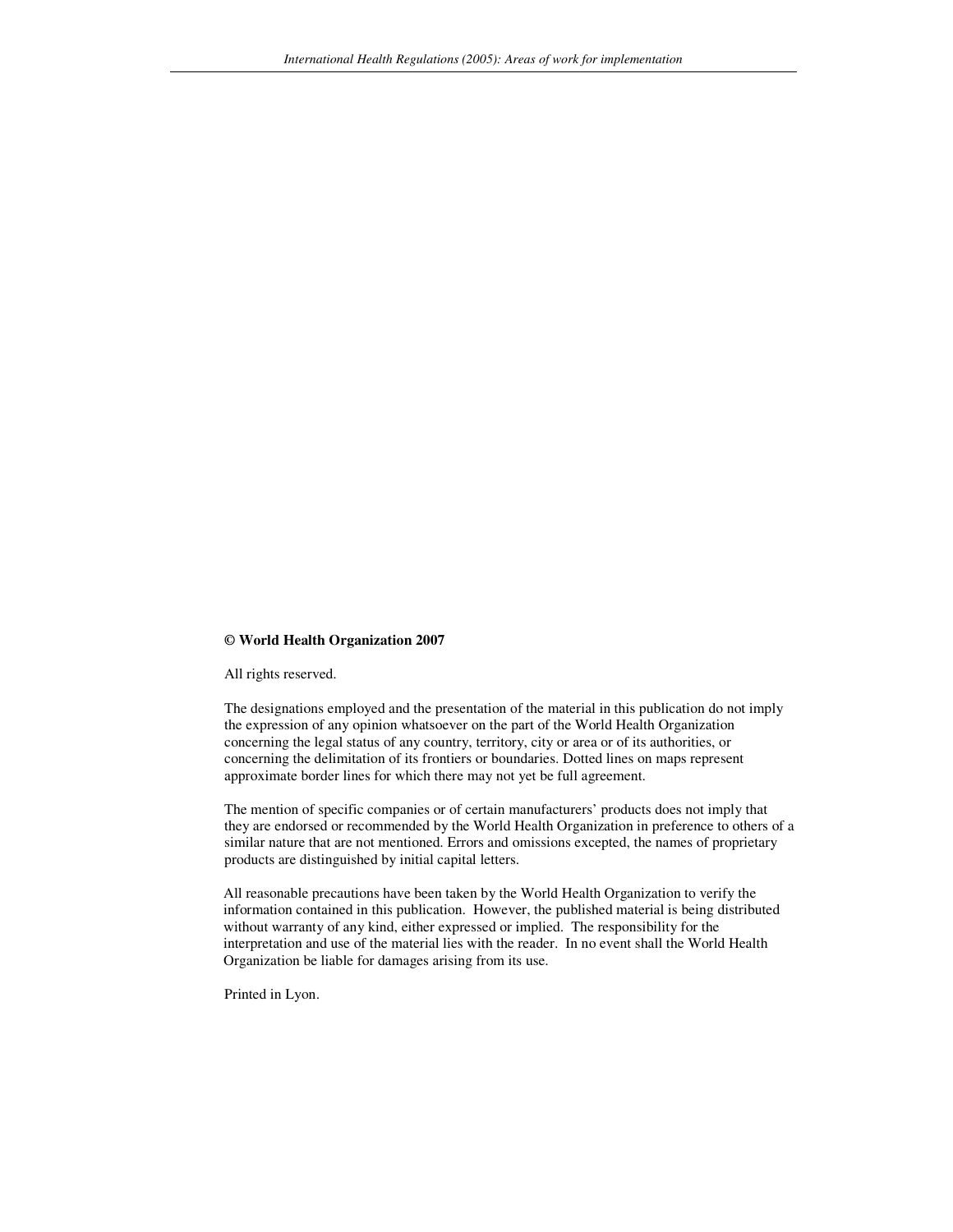## **Contents**

| $\overline{2}$ | <b>Abbreviations and acronyms</b>                                                     |
|----------------|---------------------------------------------------------------------------------------|
| 5              | <b>Executive summary</b>                                                              |
| 9              | <b>Background</b>                                                                     |
| 13             | <b>Vision and goals</b>                                                               |
| 17             | Areas of work and expected results                                                    |
| 17             | Foster global partnerships                                                            |
| 19             | Strengthen national disease prevention, surveillance, control and<br>response systems |
| 21             | Strengthen public health security in travel and transport                             |
| 23             | Strengthen WHO global alert and response systems                                      |
| 25             | Strengthen the management of specific risks                                           |
| 27             | Sustain rights, obligations and procedures                                            |
| 28             | Conduct studies and monitor progress                                                  |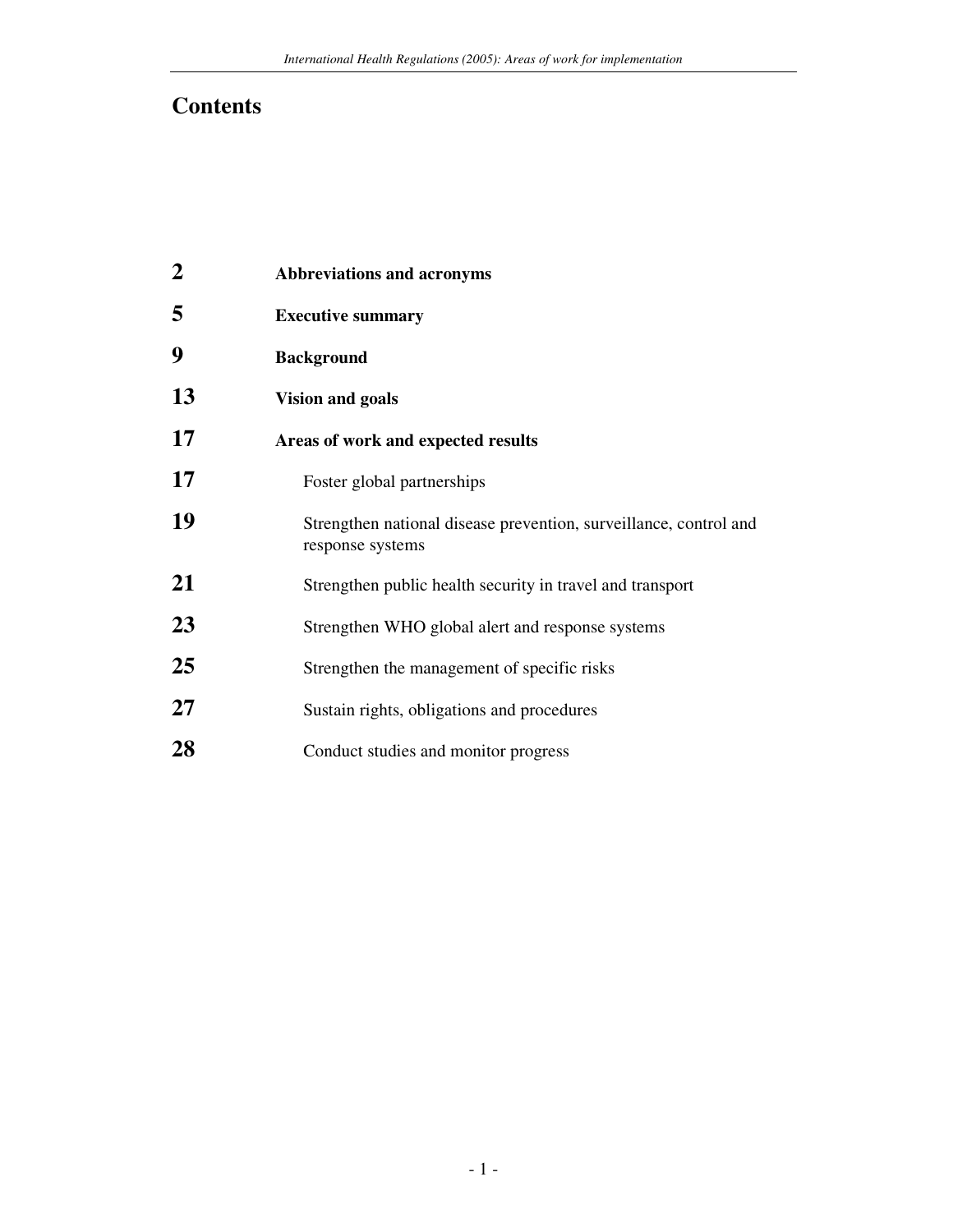## **Abbreviations and acronyms**

| <b>ACI</b>    | Airports Council International                                                            |
|---------------|-------------------------------------------------------------------------------------------|
| <b>ADB</b>    | <b>Asian Development Bank</b>                                                             |
| <b>AFD</b>    | Agence française de développement                                                         |
| <b>AFRO</b>   | WHO Office for Africa                                                                     |
| <b>APHA</b>   | American Public Health Association                                                        |
| <b>APSED</b>  | Asia Pacific Strategy for Emerging Diseases                                               |
| <b>ASEAN</b>  | <b>Association of Southeast Asian Nations</b>                                             |
| <b>CDC</b>    | Centers for Disease Control and Prevention                                                |
| <b>CIDA</b>   | Canadian International Development Agency                                                 |
| <b>DFID</b>   | UK Department for International Development                                               |
| EU            | European Union                                                                            |
| <b>FAO</b>    | Food and Agriculture Organization                                                         |
| <b>GAVI</b>   | The GAVI Alliance, formerly known as the Global<br>Alliance for Vaccines and Immunization |
| <b>GOARN</b>  | Global Outbreak Alert and Response Network                                                |
| <b>IAEA</b>   | <b>International Atomic Energy Agency</b>                                                 |
| <b>IANPHI</b> | <b>International Association of National Public health</b><br>Institutes                  |
| <b>IATA</b>   | <b>International Air Transport Association</b>                                            |
| <b>ICAO</b>   | International Civil Aviation Organization                                                 |
| <b>ICRC</b>   | International Committee of the Red Cross                                                  |
| <b>IDSR</b>   | Integrated Disease Surveillance and Response                                              |
| <b>IFRC</b>   | International Federation of Red Cross and Red Crescent<br>Societies                       |
| <b>ISF</b>    | <b>International Shipping Federation</b>                                                  |
| <b>ILO</b>    | <b>International Labour Organization</b>                                                  |
| <b>IMO</b>    | <b>International Maritime Organization</b>                                                |
| IHR (2005)    | International Health Regulations, 2005 revision                                           |
| IHR (1969)    | International Health Regulations, 1969 edition                                            |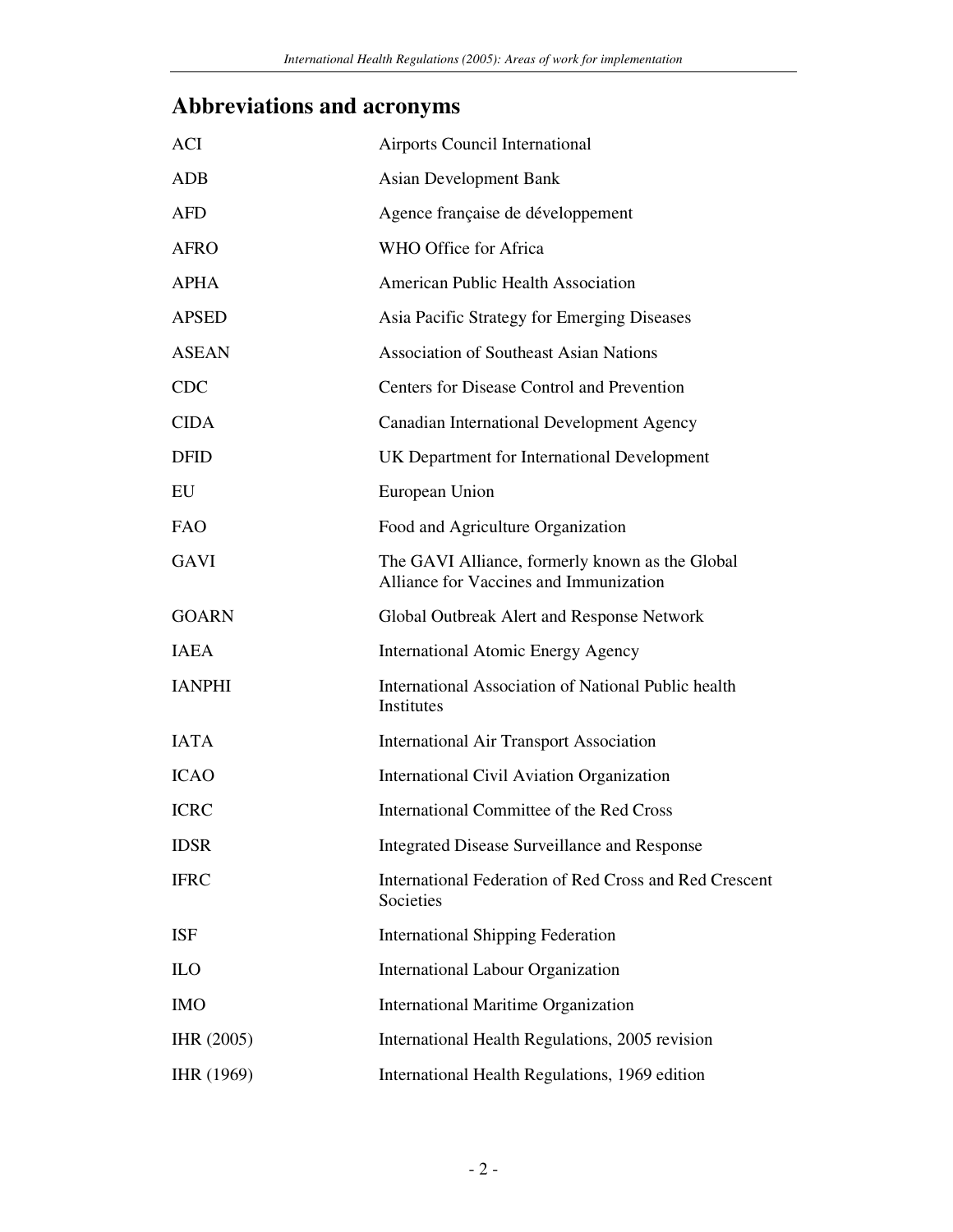| <b>JICA</b>   | Japan International Cooperation Agency                      |
|---------------|-------------------------------------------------------------|
| Mercosur      | Mercado Común del Sur (Southern Common Market)              |
| <b>MSF</b>    | Médecins sans frontiers (Doctors Without Borders)           |
| <b>NGOs</b>   | Nongovernmental organizations                               |
| <b>OIE</b>    | World Organization for Animal Health                        |
| <b>SEARO</b>  | WHO Regional Office for South-East Asia                     |
| Sida          | <b>Swedish International Development Cooperation Agency</b> |
| <b>UIR</b>    | Union of International Railways                             |
| <b>UN</b>     | <b>United Nations</b>                                       |
| <b>UNICEF</b> | United Nations Children's Fund                              |
| <b>UNWTO</b>  | World Tourism Organization                                  |
| <b>USAID</b>  | United States Agency for International Development          |
| <b>WHA</b>    | World Health Assembly                                       |
| <b>WPRO</b>   | WHO Regional Office for the Western Pacific                 |
| <b>WTO</b>    | World Trade Organization                                    |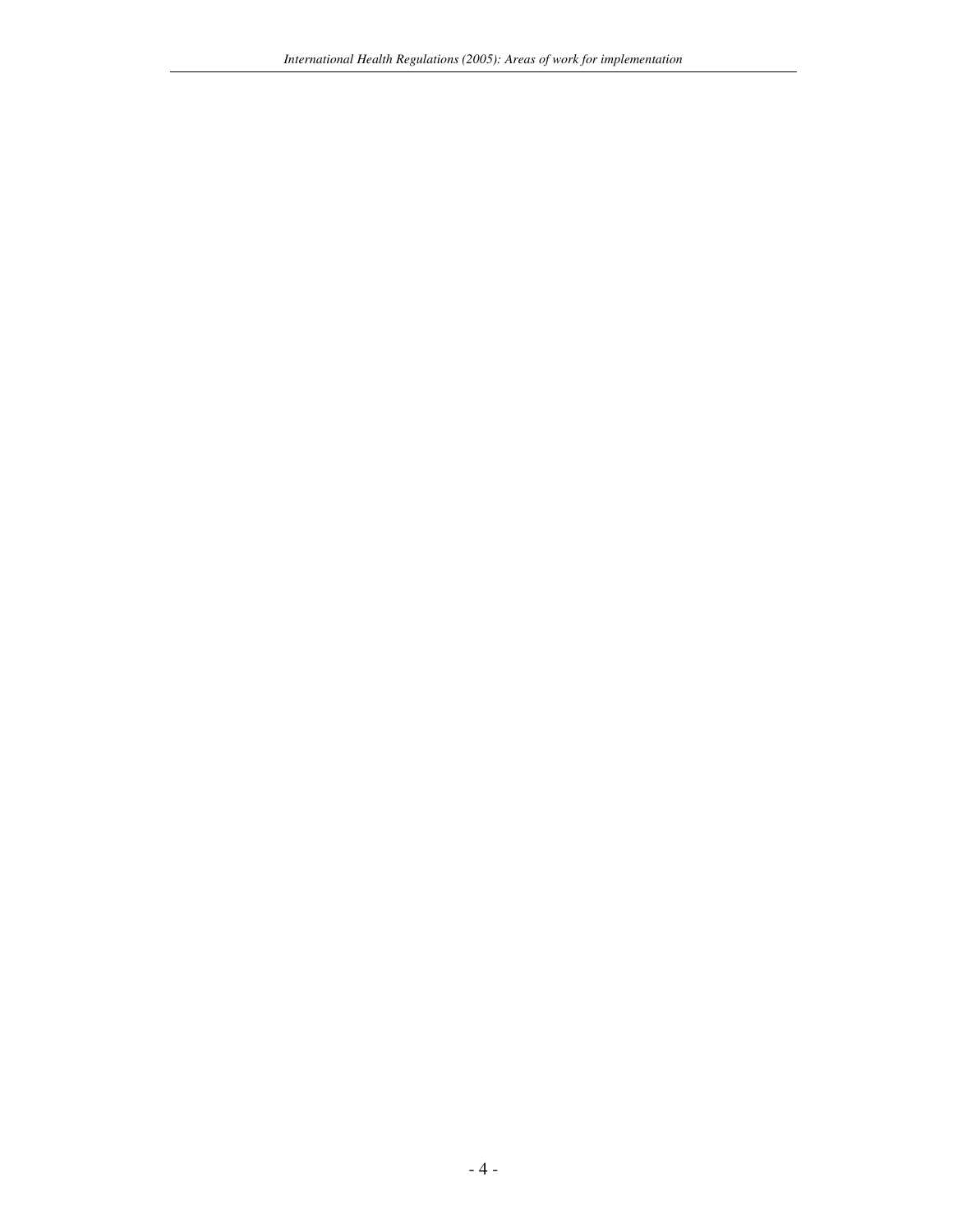## **1** Executive summary

## The urgency of international public health security

Achieving international public health security is one of the main challenges arising from the new and complex landscape of public health.

Shared vulnerability implies shared responsibility. Strengthening countries'disease surveillance and response systems is central to improving public health security in each country and globally. WHO's unique public health mandate, worldwide network, well established global partnership and long-standing experience in international disease control constitute an exceptional and unique asset for supporting countries in strengthening their capacity and for achieving international health security. In June 2007, when the revised International Health Regulations (IHR) enter into force, the world will also have the necessary global framework to prevent, detect, assess and provide a coordinated response to events that may constitute a public health emergency of international concern.

International public health security relies on the appropriate and timely management of public health risks, which in turn depend on effective national capacities and international and intersectoral collaboration. The IHR comprise a legal instrument specifically designed to support the attainment of this goal.

Implementing IHR (2005) is an obligation for WHO and States Parties to the Regulations.

#### **A necessary commitment**

Meeting the requirements in the revised IHR (2005) is a challenge that requires time, commitment and the willingness to change. This paper has been developed to guide WHO Member States and other countries that are parties to the Regulations in the implementation of the obligations contained in them. Section 4 sets out seven areas of work to assist countries with the challenges inherent in meeting the new obligations. Each area of work has a specific goal that contributes to the over-arching goal of international public health security, and each area of work will be the subject of one or more detailed implementation plans.

## **Four key areas of work**

Of the seven areas of work (see Table 1.1 below) to guide IHR implementation, four of these (2, 3, 4 and 5) are key, as they call for significantly strengthened national and global efforts: 2 - *Strengthen national disease surveillance, prevention, control and response systems* and 3 - *Strengthen public health security in travel and transport*, address countries'public health capacities to fulfil IHR (2005) requirements. 4 - *Strengthen WHO global alert and response systems* and 5 - *Strengthen the management of specific risks*, focus on the necessary surveillance, prevention, control, and response systems at international level.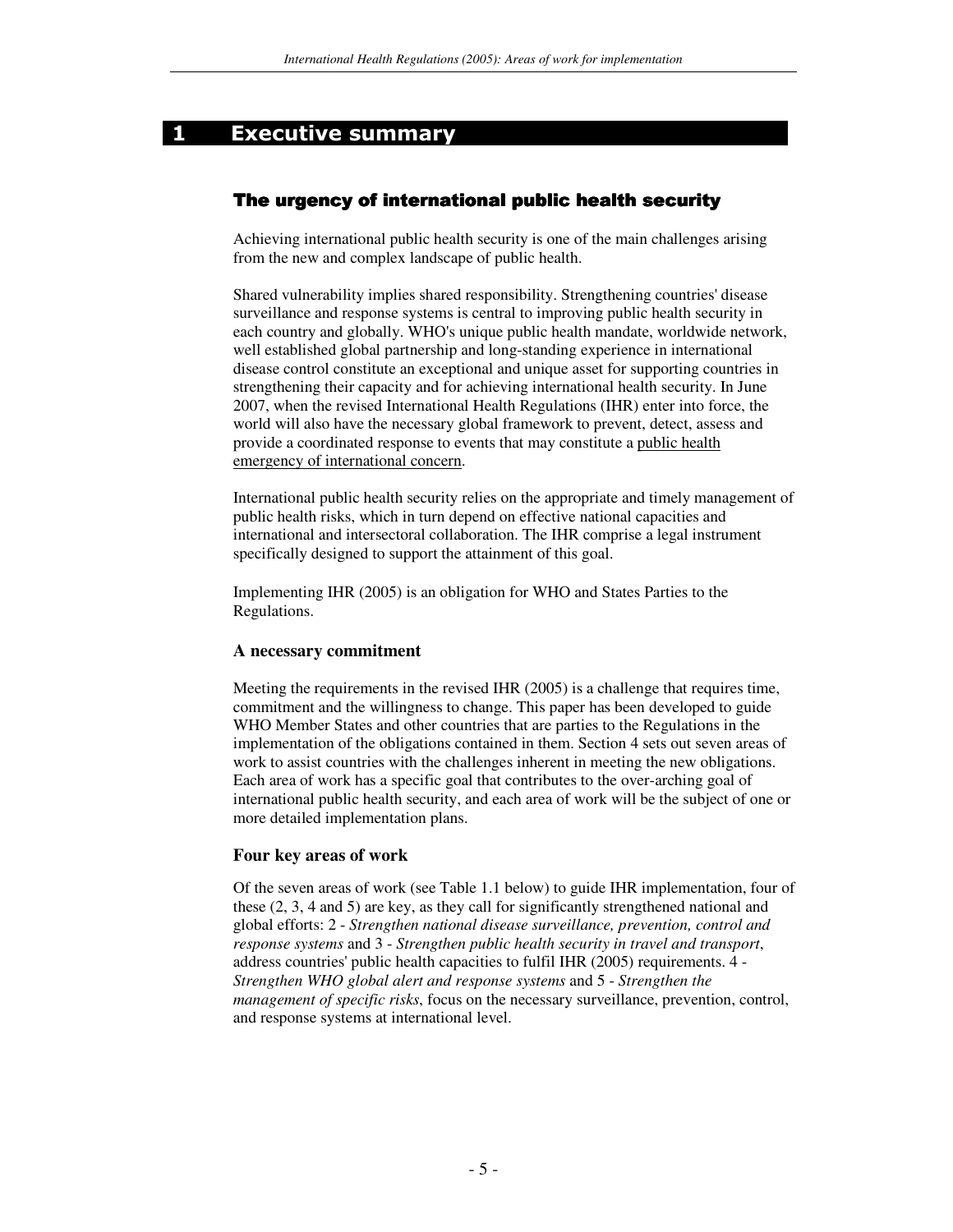## **Table 1.1 Seven Areas of work to guide IHR (2005) implementation**

|                                                  | <b>AREA OF WORK</b>                                                                         | GOAL                                                                                                                                                                                                                                                                                                              |
|--------------------------------------------------|---------------------------------------------------------------------------------------------|-------------------------------------------------------------------------------------------------------------------------------------------------------------------------------------------------------------------------------------------------------------------------------------------------------------------|
|                                                  |                                                                                             | <b>GLOBAL PARTNERSHIP</b>                                                                                                                                                                                                                                                                                         |
| 1.                                               | Foster global<br>partnerships                                                               | WHO, all countries and all relevant sectors (e.g. health, agriculture,<br>travel, trade, education, defence) are aware of the new rules and<br>collaborate to provide the best available technical support and, where<br>needed, mobilize the necessary resources for effective implementation<br>of IHR (2005).  |
|                                                  |                                                                                             | STRENGTHEN NATIONAL CAPACITY                                                                                                                                                                                                                                                                                      |
| 2.                                               | Strengthen national<br>disease prevention,<br>surveillance, control and<br>response systems | Each country assesses its national resources in disease surveillance<br>and response and develops national action plans to implement and<br>meet IHR (2005) requirements, thus permitting rapid detection and<br>response to the risk of international disease spread                                             |
| 3.                                               | Strengthen public health<br>security in travel and<br>transport                             | The risk of international spread of disease is minimized through<br>effective permanent public health measures and response capacity at<br>designated airports, ports and ground crossings in all countries.                                                                                                      |
|                                                  |                                                                                             | PREVENT AND RESPOND TO INTERNATIONAL PUBLIC HEALTH EMERGENCIES                                                                                                                                                                                                                                                    |
| 4.                                               | Strengthen WHO global<br>alert and response<br>systems                                      | Timely and effective coordinated response to international public<br>health risks and public health emergencies of international concern.                                                                                                                                                                         |
| 5.                                               | Strengthen the<br>management of specific<br>risks                                           | Systematic international and national management of the risks known<br>to threaten international health security, such as influenza, meningitis,<br>yellow fever, SARS, poliomyelitis, food contamination, chemical and<br>radioactive substances.                                                                |
|                                                  |                                                                                             | <b>LEGAL ISSUES AND MONITORING</b>                                                                                                                                                                                                                                                                                |
| 6. Sustain rights, obligations<br>and procedures |                                                                                             | New legal mechanisms as set out in the Regulations are fully<br>developed, and upheld; all professionals involved in implementing IHR<br>(2005) have a clear understanding of, and sustain, the new rights,<br>obligations and procedures laid out in the Regulations.                                            |
| 7. Conduct studies and<br>monitor progress       |                                                                                             | Indicators are identified and collected regularly to monitor and evaluate<br>IHR (2005) implementation at national and international level. WHO<br>Secretariat reports on progress to the World Health Assembly. Specific<br>studies are proposed to facilitate and improve implementation of the<br>Regulations. |

## **Areas of work in line with WHO strategy**

This paper sets out expected results over the next five years and identifies national, international, and WHO institutional capacities that are vital to successfully implement the revised Regulations. The areas of work are in line with the WHO Medium-term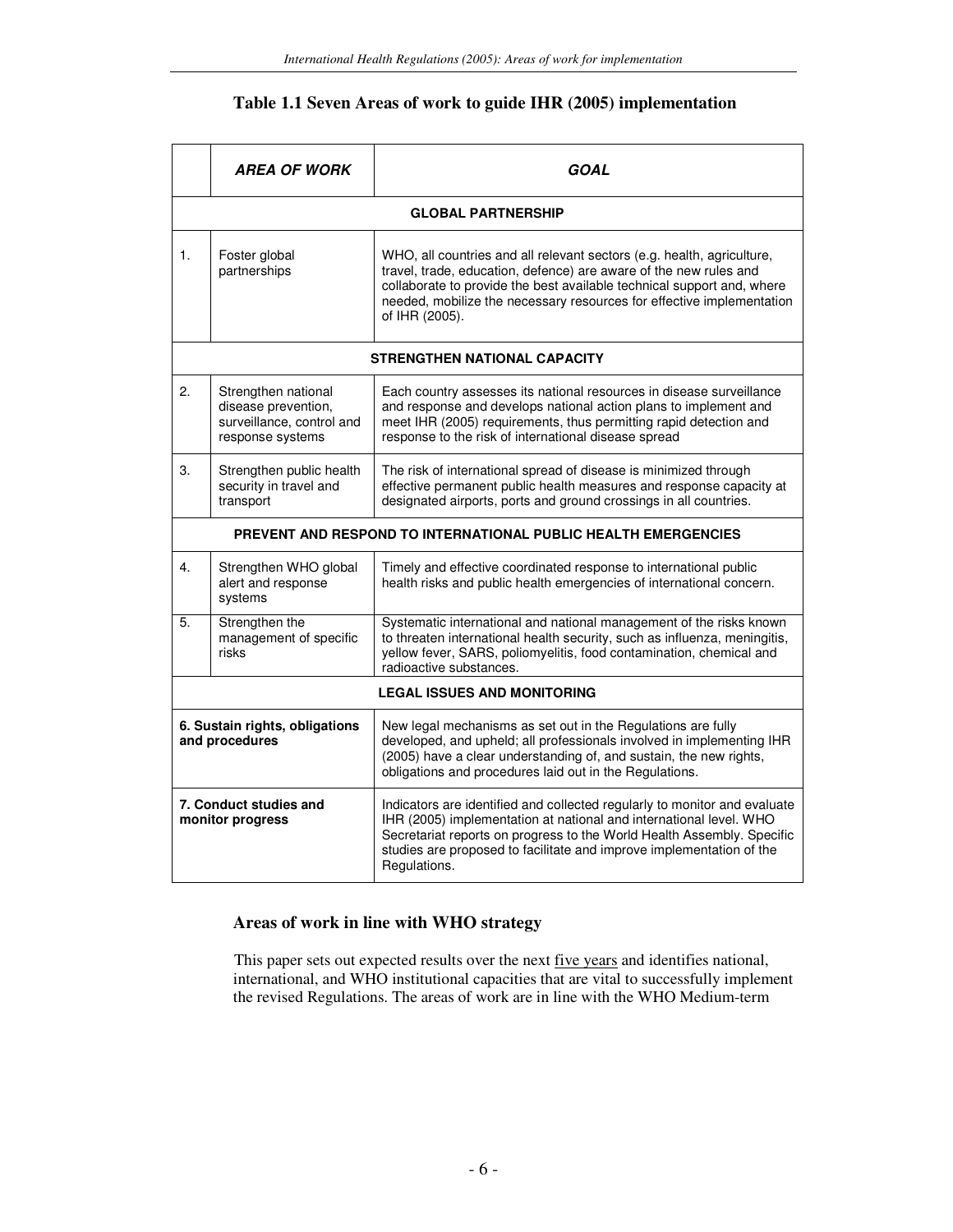strategic plan 2008-2013, which identifies the implementation of the IHR (2005) as one of the main priorities under the strategic objectives of the plan<sup>1</sup>.

<sup>1</sup> *Medium-term strategic plan 2008–2013 and proposed programme budget 2008–2009*. Geneva, World Health Organization, 2007.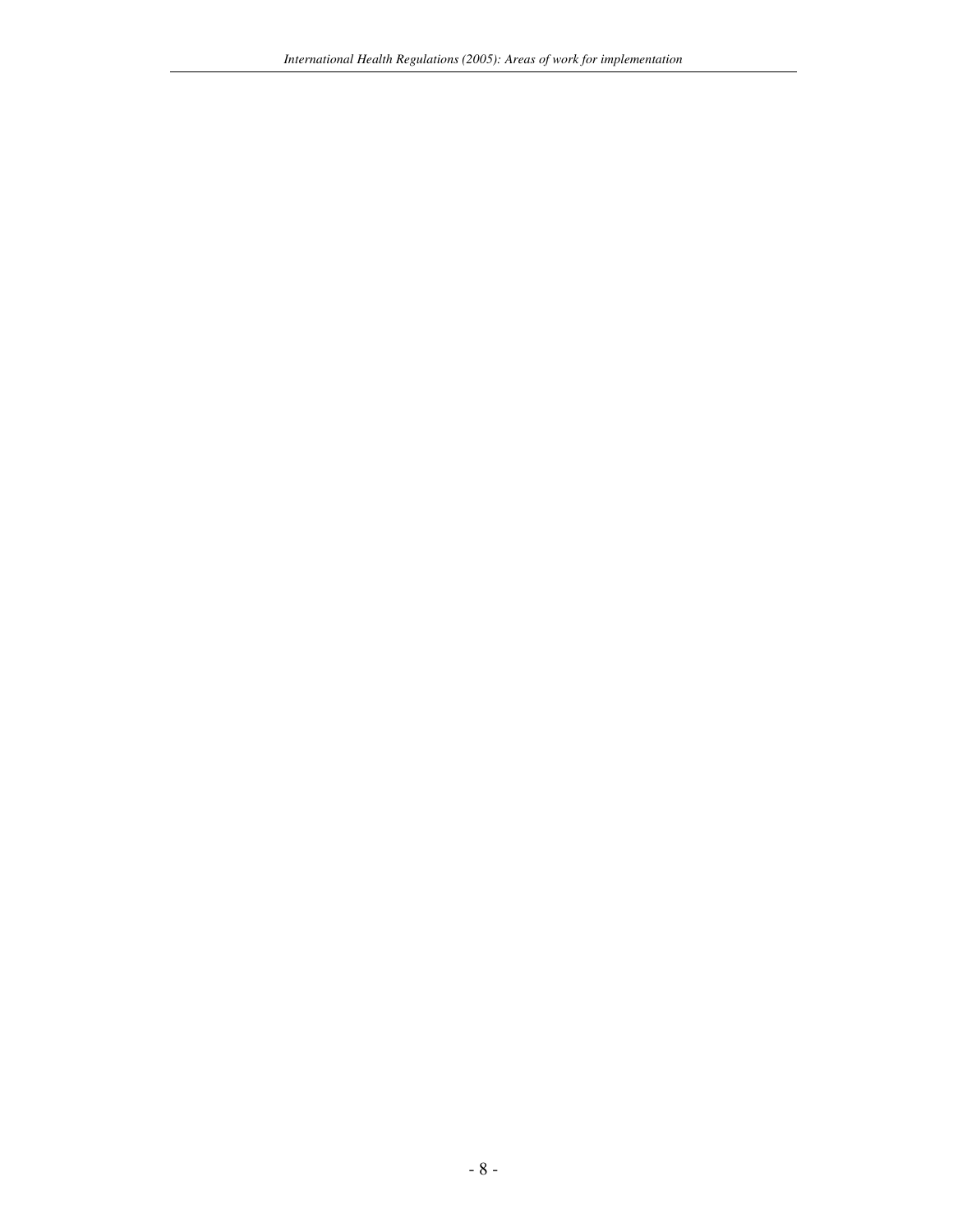## 2 Background

## International public health threats in the 21<sup>st</sup> century

Today's highly mobile, interdependent and interconnected world provides myriad opportunities for the rapid spread of diseases.

#### *Epidemic-prone diseases*

Cholera, epidemic meningococcal diseases and yellow fever made an alarming come back in the last quarter of the 20<sup>th</sup> century and call for renewed efforts in surveillance, prevention, and control. Emerging viral diseases such as avian influenza in humans, Ebola and Marburg haemorrhagic fevers, Nipah virus, SARS and West Nile fever have triggered major international concern, raised new scientific challenges, caused major human suffering and enormous economic damage.

#### *Food-borne diseases*

The food chain has undergone considerable and rapid changes over the last 50 years, becoming highly sophisticated and international. Although the safety of food has dramatically improved overall, progress is uneven and food-borne outbreaks remain common in many countries. In addition, some new food-borne diseases have emerged and create considerable concern, such as the recognition of the new variant of Creutzfeldt-Jakob disease associated with bovine spongiform encephalopathy.

#### *Accidental and deliberate outbreaks*

Outbreaks associated with the accidental release of infectious agents in laboratory settings are not new. However, several recent laboratory-associated outbreaks of high profile pathogens such as SARS have focused attention on the importance of safe working practices and safekeeping of infectious agents in the laboratory, that is, on laboratory biosafety and biosecurity. The spread of scientific capacity and advances in technology mean that many more institutions are performing clinical and research studies on infectious agents, increasing the risks of accidental release or diversion unless adequate biosafety and biosecurity standards are in place. Although there have been many examples of intentional release of dangerous pathogens in the past, the impact in terms of public disruption and concern was underscored by the anthrax letters in the United States in 2001.

In addition, our recent past is marked by disturbing new health events that resulted from chemical, nuclear and sudden environmental changes that caused major concerns in many parts of the world:

#### *Toxic chemical accidents*

- West Africa, 2006: the dumping of approximately 500 tons of petrochemical waste in at least 15 sites around the city of Abidjan left eight people dead and nearly 80,000 more complaining of ill health and seeking medical help while other countries were wondering if they could have also been put at risk;
- Southern Europe, 1981: 203 people died after consuming poisoned cooking oil that was adulterated with industrial rapeseed oil. A total of 15 000 people were affected by the tainted oil and no cure was ever found.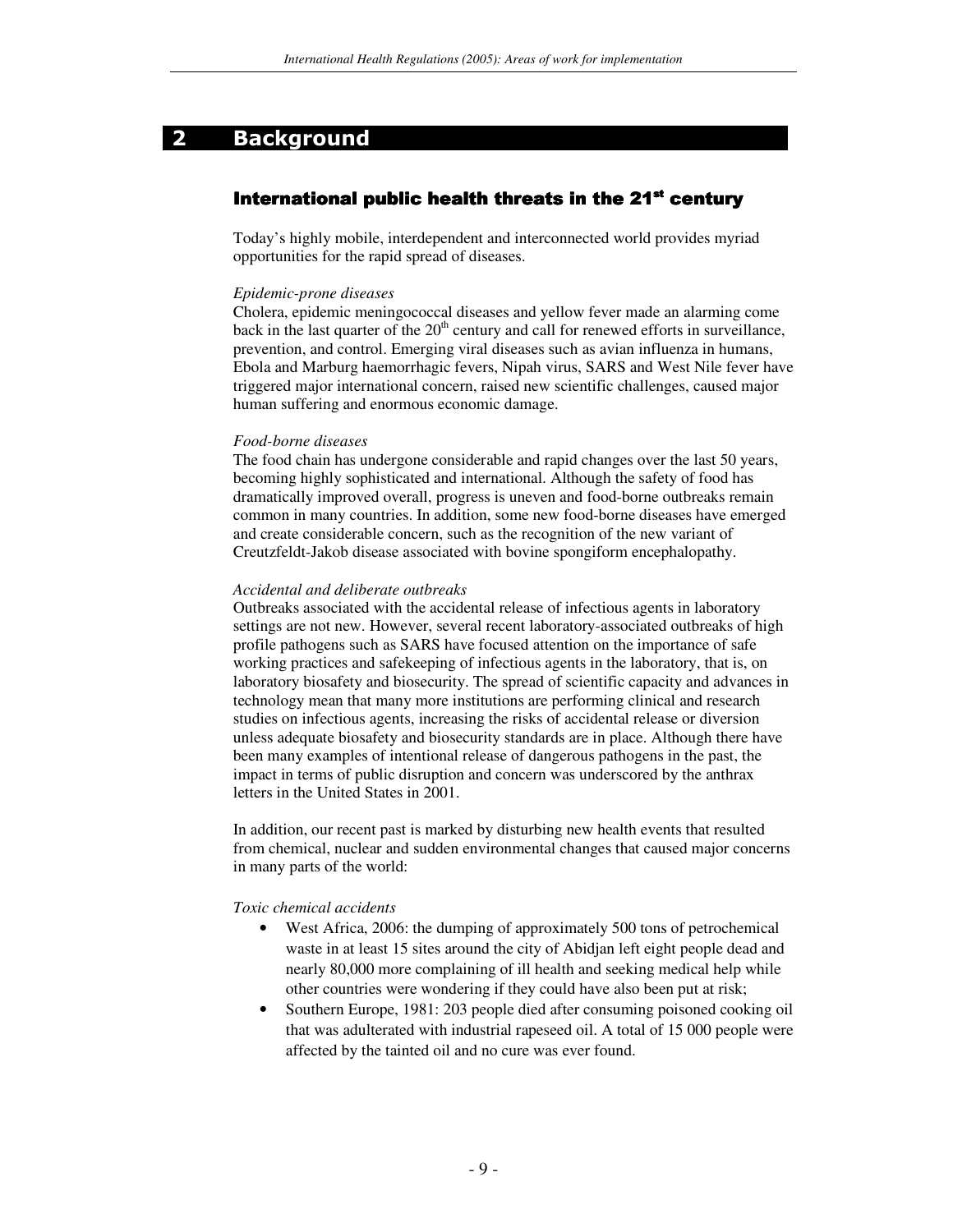## *Radio nuclear accidents*

• Eastern Europe, 1986: the Chernobyl disaster is regarded as the worst accident in the history of nuclear power. The explosion at the plant resulted in the radioactive contamination of the surrounding geographic area and a cloud of radioactive fallout drifted over parts of the western Soviet Union, eastern and western Europe, Scandinavia, the United Kingdom, Ireland and eastern North America. Large areas of the Ukraine, Belarus and the Russian Federation were badly contaminated, resulting in the evacuation and resettlement of over 336 000 people.

## *Environmental disasters*

• Europe, 2003: the heat wave in Europe that claimed the lives of 35 000 persons was linked to unprecedented extremes in weather in other parts of the world during the same period.

These events illustrate the variety and breadth of public health threats we face today. Although the vast majority of threats to international public health security are posed by well known epidemic-prone infectious diseases, we must be ready to respond to diseases that may arise from acute environmental or climatic changes from industrial pollution and accidents that may put millions of people at risk in several countries and therefore require an international response.

## **National surveillance and response systems must be strengthened**

It is critical that all countries have the capacity to detect, assess, and respond to public health events. They will then be able to contain the spread of diseases within their borders, thus minimizing the international spread of diseases. This is not the case in many countries and specific national action plans must be developed to improve countries'capacities. Enhanced international health security depends on all countries' commitment in this area.

## **International alert and response networks supplement national systems**

WHO's ability to capture, interpret and disseminate accurate and timely information, and to coordinate support to countries for timely risk assessment, rapid outbreak response, access to technical guidance and support, and information management is crucial to international health security.

A number of regional and global networks are dedicated to disease surveillance, prevention and response. WHO is operating many of them, such as the global influenza surveillance network, the poliomyelitis laboratory network and the International Food Safety Authorities Network (INFOSAN), while a number of intergovernmental organizations have developed their own regional network, such as the Early Warning and Response System of the European Union.

WHO's international alert and response activities use local, regional and global knowledge of the technical evidence-base, situational context, operations, and risk communication to assess acute public health events, and identify public health risks and vulnerabilities in accordance with WHO's mandate under the International Health Regulations (2005).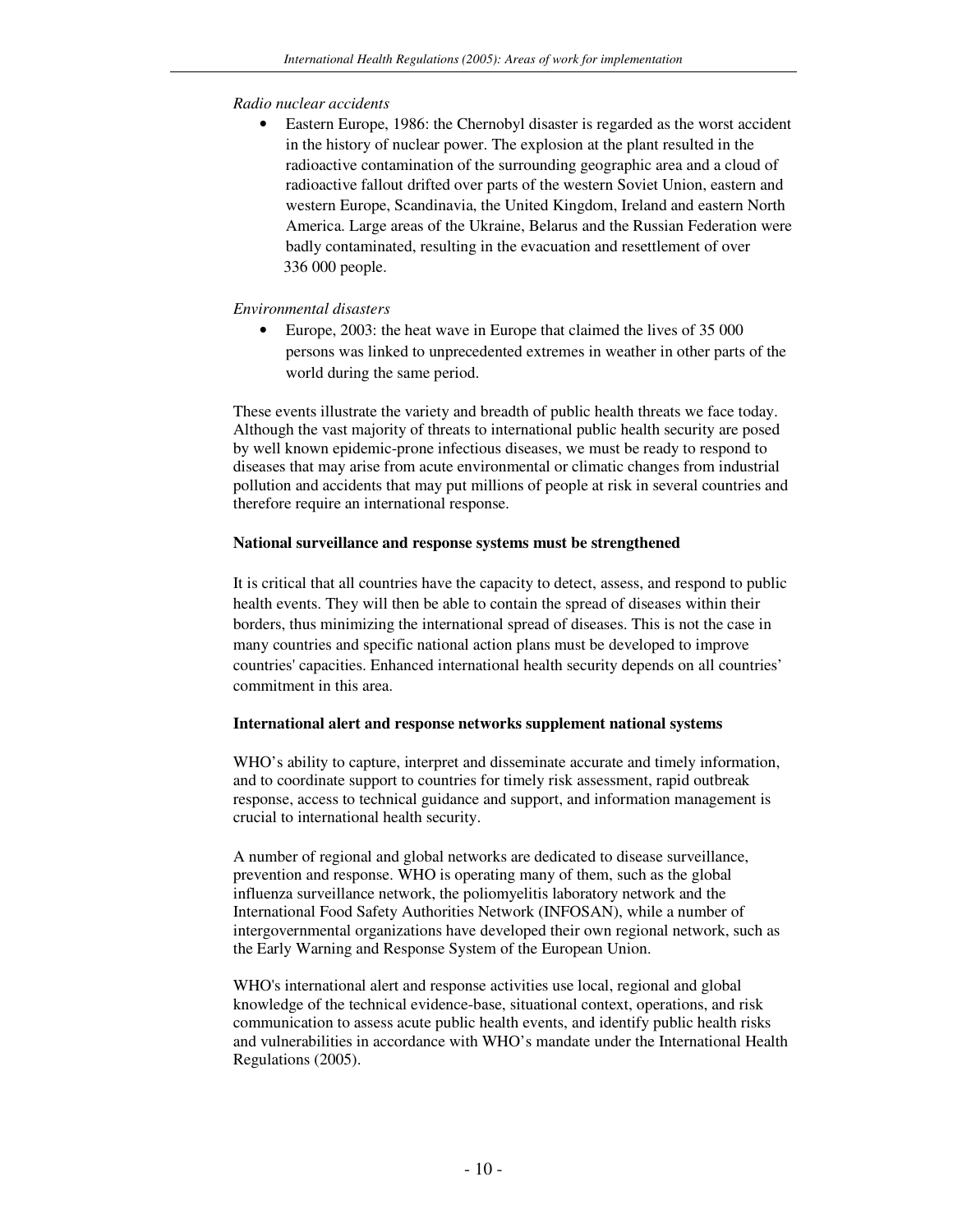Since April 2000, the Global Outbreak Alert and Response Network (GOARN) provides a framework for the technical coordination of international alert and response activities with institutions and countries around the world. Supported by the WHO Secretariat, and guided by a Steering Committee of technical partners, GOARN has helped to ensure that technical institutions are ready and able to respond to infectious disease outbreaks, or other public health emergencies, anywhere in the world.

The system has demonstrated how early identification of epidemics, and rapid access to the best technical resources are essential to effectively support national systems responding to urgent public health risks, and provide the perspective and risk assessment necessary for international coordination.

## **International collaboration for a more secure world**

The revised International Health Regulations provide the framework for improved international public health security. They lay out new obligations devised to collectively respond to international public health challenges of the 21<sup>st</sup> century, taking advantage of new developments in biotechnology, surveillance systems, and information technology, such as rapid data sharing. Unprecedented tools are now available to rapidly detect, assess, and respond to events which may represent international public health threats.

The IHR (2005) represent a major change in comparison to the IHR (1969). Not only have the IHR been updated and adapted to broaden disease coverage and technical advancement but new concepts have been introduced, transforming the previously more passive Regulations into a pro-active set of rules with defined procedures and responsibilities between WHO and States Parties to the Regulations.

For the first time the Regulations call on countries to assess and strengthen their national public health structures and, at time of a public health event which may constitute a public health emergency of international concern, to actively and collectively interact with WHO for information sharing, risk assessment, and recommendation and implementation of public health measures.

#### **From IHR (1969) to IHR (2005): a major paradigm shift**

- From control at borders to [also] containment at source
- From a list of diseases to all public health threats
- From preset measures to adapted response

#### **IHR (2005) Main legal requirements**

Implementing IHR (2005) is an obligation for WHO and States Parties to the Regulations.

The obligations under the IHR (2005) can be regrouped as follows: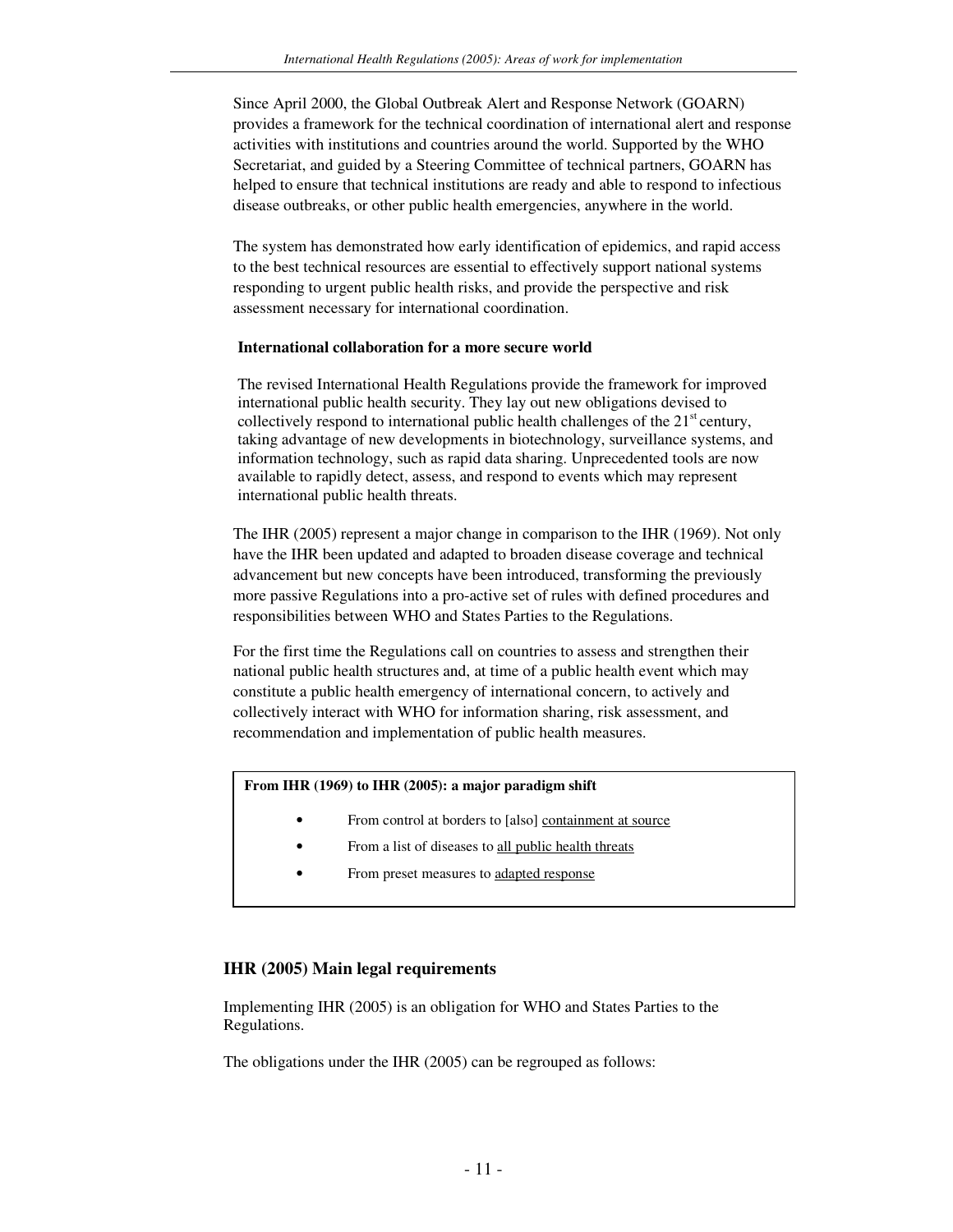- o those related to the core capacity requirements for countries to "detect, assess, notify and report events in accordance with the regulations" and to "respond promptly and effectively to public health risks" (e.g. Art. 5, 13, 19-22, Annex I).
- o those related to the obligation, permission or prohibition of certain public health actions in respect of international travellers, goods, cargo and conveyances and the ports, airports and border crossings that they utilize (e.g. Art. 19-41).
- o those related to the administration of IHR such as the nomination in each country of a National IHR Focal point and, for WHO, the nomination of WHO IHR Contact Points (e.g. Art. 4, 47-66).
- o those related to the management of information and public health response for events which may constitute a "public health emergency of international concern" (e.g. Art. 5-18, Annex II), and
- o those related to the full respect of human rights (e.g. Art. 3, 30, 31, 32) and the guidance provided by the Charter of the United Nations and the Constitution of the World Health Organization (e.g. Art. 3)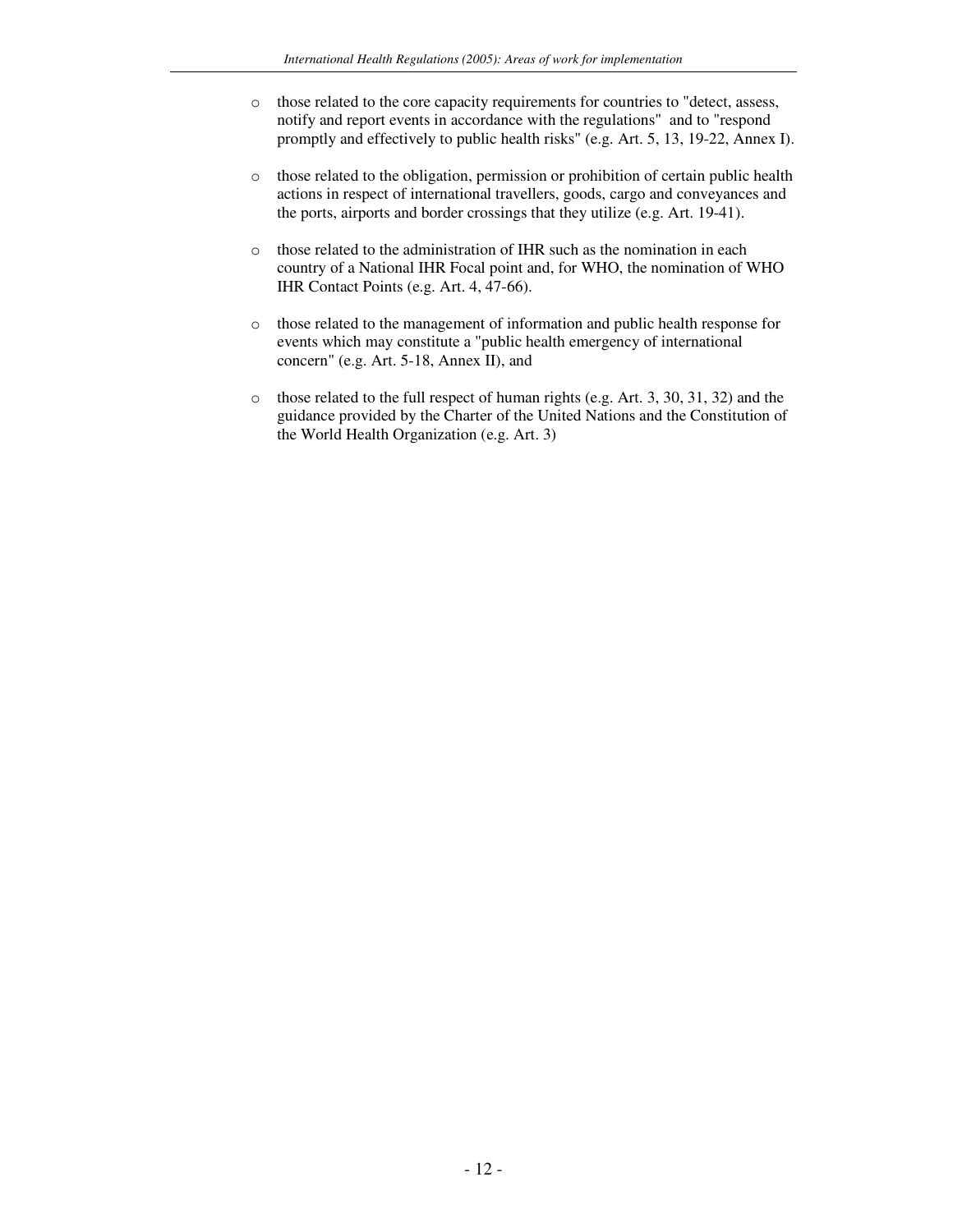## 3 Vision and goals

## Vision: international public health security

WHO's vision for international public health security is a more secure world that is on the alert and ready to respond collectively to the threat of epidemics and other public health emergencies that represent an acute threat to public health security, an unbroken line of defence using highly trained personnel and making effective use of up to date technologies.

## **Goals**

A global alert and response system built on partnership, quality, and transparency that is based on two essential components:

1. Strong national public health systems able to maintain active surveillance of diseases and public health events, able to rapidly investigate reports, assess public health risk, share information, and implement public health control measures.

2. An effective international system that supports disease control programmes to contain specific public health threats, is able to continuously assess the global picture of public health risks (global risk assessment), and is prepared to rapidly respond to unexpected internationally spreading events.

## **Areas of work for IHR (2005) implementation**

The areas of work for IHR implementation are in line with WHO's Medium-Term Strategic Plan (MTSP) 2008-2013, guided by WHO's commitment to "attaining results for health".<sup>2</sup> The MTSP identifies IHR (2005) implementation as one of the main priorities within the strategic objectives of the plan; as a cross-cutting legal framework, IHR implementation is an integral part of the Organization's overall strategy (see Table 3.1 below). It is also clearly reflected in the six areas for results identified by the WHO Director-General: health development, health security, capacity, evidence, partnership and performance.

Table 3.1 **MTSP 2008-2013: Strategic objectives and organization-wide expected results (OWER) specifically linked to IHR implementation**

| <b>Strategic</b><br>objective 1 | To reduce the health, social and economic burden of<br>communicable diseases                                                                                                                      |
|---------------------------------|---------------------------------------------------------------------------------------------------------------------------------------------------------------------------------------------------|
| <b>OWER 1.4</b>                 | Policy and technical support provided to Member States in order to<br>enhance their capacity to carry out surveillance and monitoring of<br>all communicable diseases of public health importance |
| <i>OWER 1.6</i>                 | Support provided to Member States in order to achieve the                                                                                                                                         |

<sup>2</sup> *Medium-term strategic plan 2008–2013 and proposed programme budget 2008–2009*. Geneva, World Health Organization, 2007.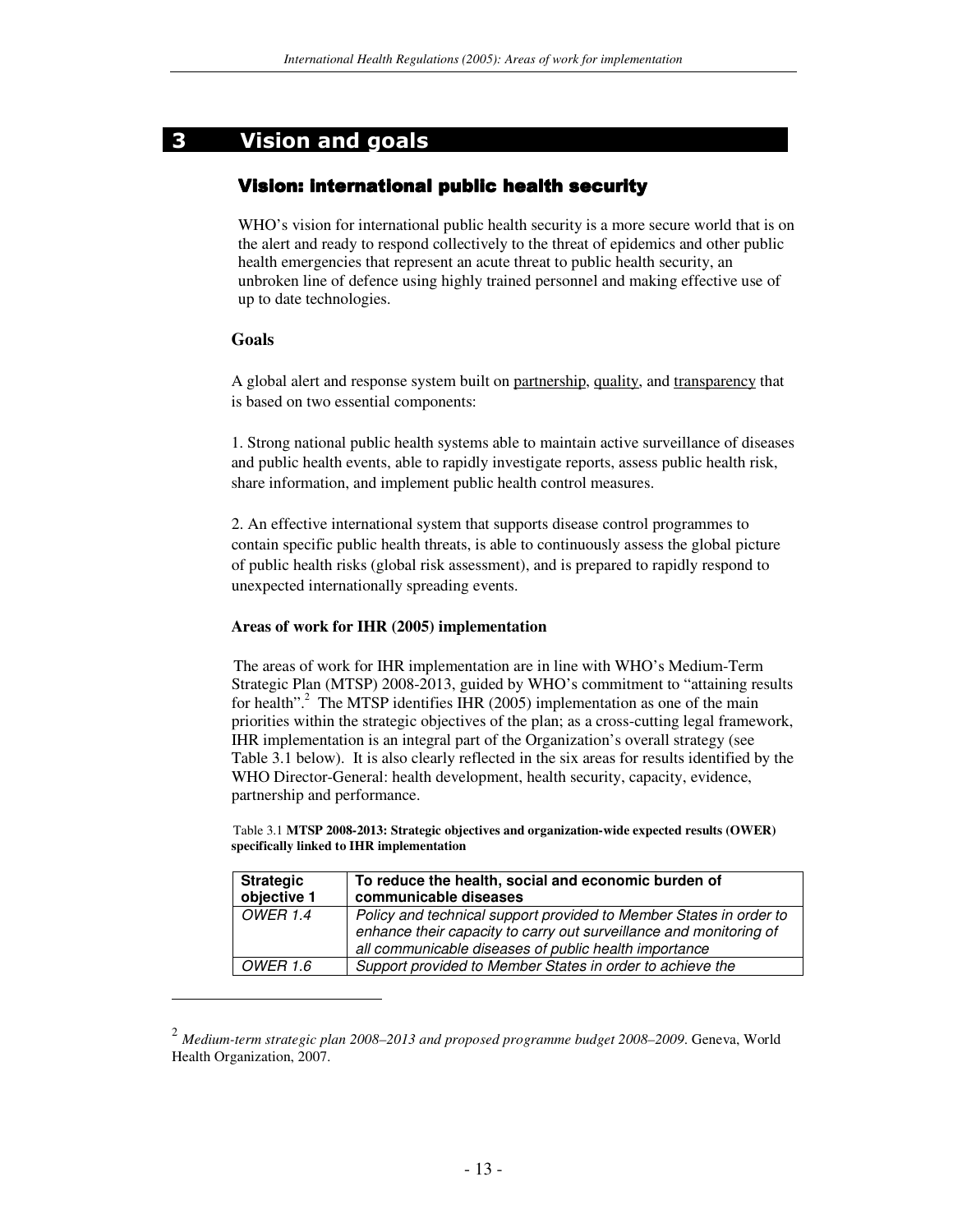|                                 | minimum core capacities required by the International Health<br>Regulations (2005) for the establishment and strengthening of alert<br>and response systems for use in epidemics and other public health<br>emergencies of international concern.                                                                                                                                                                        |
|---------------------------------|--------------------------------------------------------------------------------------------------------------------------------------------------------------------------------------------------------------------------------------------------------------------------------------------------------------------------------------------------------------------------------------------------------------------------|
| <b>OWER 1.7</b>                 | Member States and the international community equipped to detect,<br>assess, respond to and cope with major epidemic and pandemic-<br>prone diseases (e.g. influenza, meningitis, yellow fever,<br>haemorrhagic fevers, plague and smallpox) through the<br>development and implementation of tools, methodologies,<br>practices, networks and partnerships for prevention, detection,<br>preparedness and intervention. |
| <b>OWER 1.8</b>                 | Regional and global capacity coordinated and made rapidly<br>available to Member States for detection, verification, risk<br>assessment and response to epidemics and other public health                                                                                                                                                                                                                                |
|                                 | emergencies of international concern.                                                                                                                                                                                                                                                                                                                                                                                    |
| <b>Strategic</b><br>Objective 5 | To reduce the health consequences of emergencies, disasters,<br>crises and conflicts, and minimize their social and economic<br>impact.                                                                                                                                                                                                                                                                                  |
| <b>OWER 5.1</b>                 | Norms and standards developed, capacity built and technical<br>support provided to Member States for the development and<br>strengthening of national emergency preparedness plans and<br>programmes.                                                                                                                                                                                                                    |
| <b>OWER 5.4</b>                 | Coordinated technical support provided to Member States for<br>communicable disease control in natural disaster and conflict<br>situations.                                                                                                                                                                                                                                                                              |

Within the framework of IHR (2005), seven areas of work have been identified to achieve the goals described above. The first area of work aims to strengthen global partnerships; the second and third address countries' capacities to meet IHR (2005) requirements; the fourth and fifth areas of work focus on surveillance, prevention, control and response systems at international level; the sixth and seventh address awareness of the rules, legal aspects and measuring progress.

## *Global partnership*

1. *Foster global partnerships:* in a closely interdependent world, global partnerships are essential to the successful implementation of the Regulations. Partnership is required between all countries to share technical skills and resources, to support capacity strengthening at all levels, to support each other in times of crisis and promote transparency. Partnership between different sectors (e.g. health, agriculture, travel, trade, education, defence) is also essential to build coherent alert and response systems which cover all public health threats, and, at the time of events, are able to rapidly mobilize the required resources in a flexible and responsive way.

## *Strengthening national capacity*

2. *Strengthen national disease prevention, surveillance, control and response systems:* this is the cornerstone for enhanced national and international public health security. By strengthening national public health systems, specifically in the area of disease surveillance and response, countries can detect, assess, and respond to public health threats in a timely manner and prevent international spread.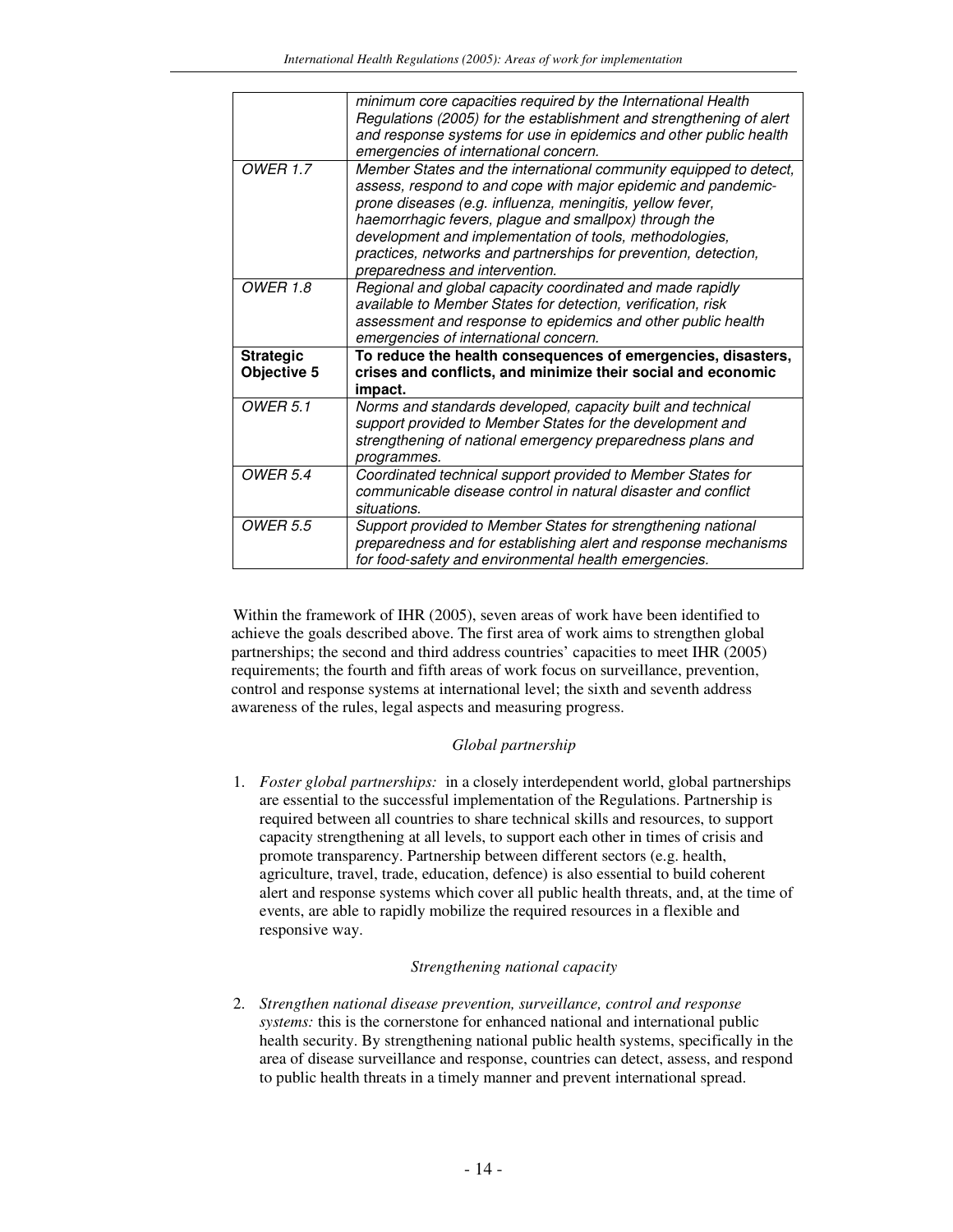3. *Strengthen public health security in travel and transport:* the control of diseases at border crossings remains a fundamental element of the Regulations. A number of IHR (2005) requirements apply to designated airports, ports and ground crossings. They entail close collaboration with other UN organizations (e.g. International Civil Aviation Organization (ICAO), International Maritime Organization (IMO), World Tourism Organization (WTO) and industry associations (e.g. International Air Transport Association (IATA), Airports Council International (ACI)).

## *Prevent and respond to international public health emergencies*

- 4. *Strengthen WHO global alert and response systems:* effective global systems for alert and response are critical to provide global risk assessment, support countries that request assistance, mobilize international resources and coordinate international response. Such systems monitor global public health threats, assess risks, and complement national alert and response systems.
- 5. *Strengthen the management of specific risks*, including control programmes for chemical, toxic and environmentally induced events. The improvement of international control efforts to contain, eliminate, or eradicate epidemic-prone diseases is one of the most effective ways to improve international health security. The same applies to control programmes which aim to reduce the public health risks associated with chemical, toxic and environmentally induced events.

## *Legal issues and monitoring*

- 6. *Sustain rights, obligations and procedures:* to properly implement IHR (2005) it is essential that all relevant national and WHO staff be fully aware of, and understand, the new rights, obligations and procedures laid out in the Regulations. In addition, a number of legal bodies and procedures (e.g. National IHR Focal Points, WHO IHR contact points, international roster of experts, emergency and review committees) must be identified and/or set up and maintained.
- 7. *Conduct studies and monitor progress:* monitoring and evaluating the implementation of the IHR is essential to provide States Parties, the WHA and partners to the implementation with information on progress and/or difficulties in implementing the Regulations. This will allow proposals for improvement.

## **Timeline**

Unless a country has made reservation(s) to the Regulations, the IHR (2005) come into force on 15 June 2007.

States Parties shall meet the core capacity requirements as soon as possible, but no later than five years from the entry into force of the Regulations. The following timeline has been agreed:

- *from 15 June 2007,* States Parties have two years to assess their national structures and resources and develop national action plans;
- *from 15 June 2009,* States Parties have three years to meet the core capacity requirements.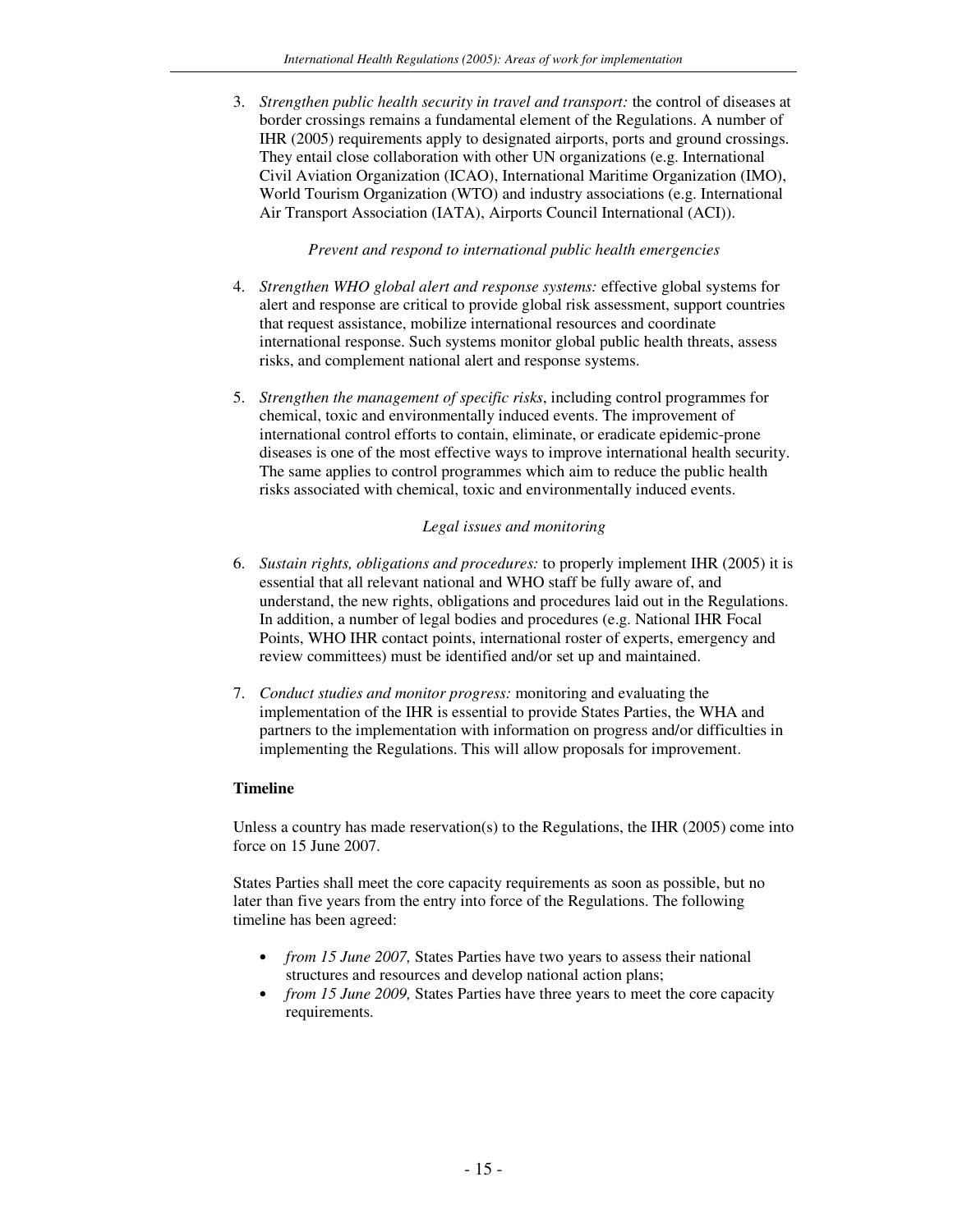On the basis of a justified need and an implementation plan, States Parties may obtain a two year extension for implementation of national action plans and, in exceptional circumstances, and supported by a new implementation plan, a further extension of up to two years may be granted by the Director-General of the WHO.

#### Figure 3.1

**International public health security: a global network of national health systems and technical partners, focused on four major areas of work, coordinated by WHO**

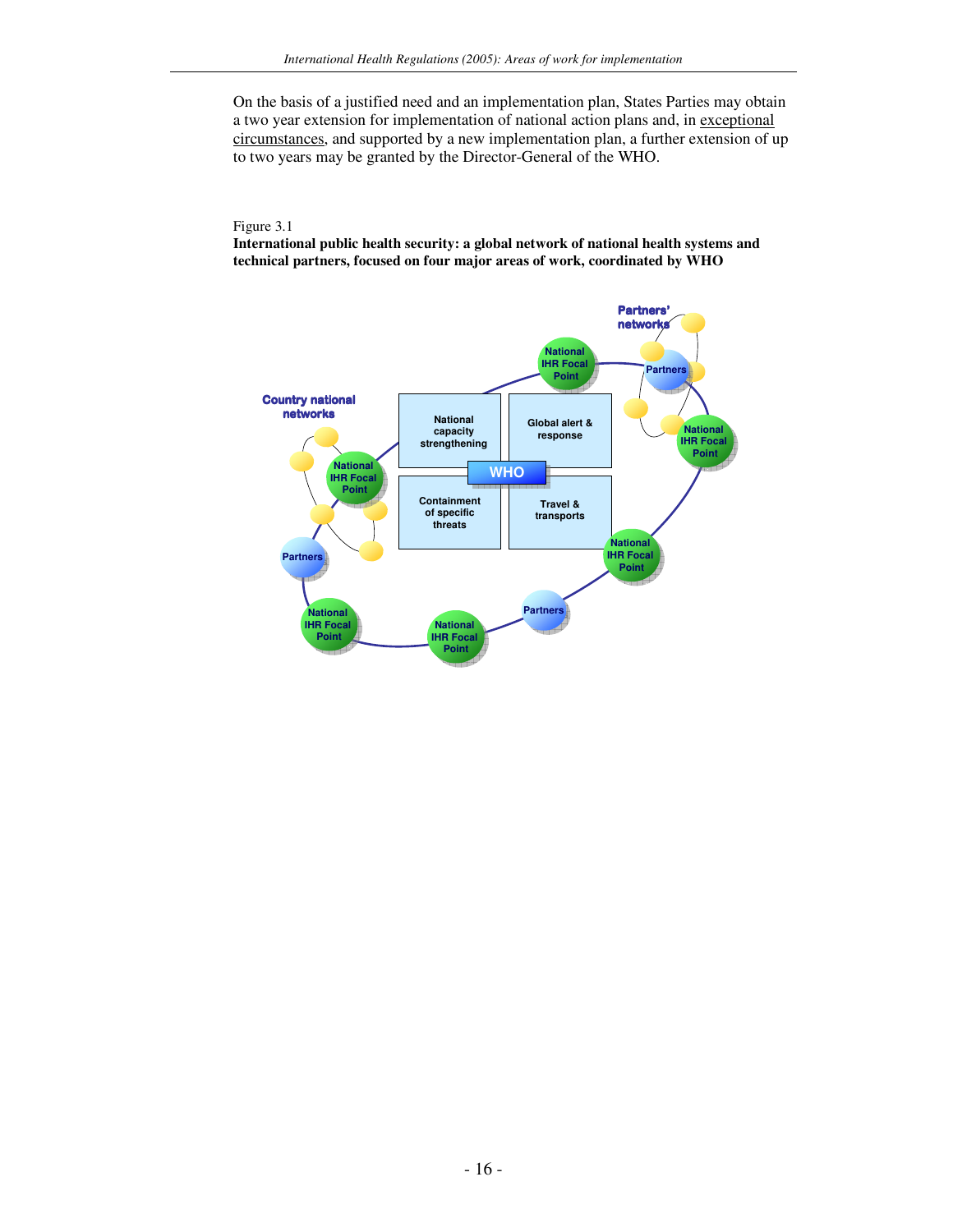## 4 Areas of work and expected results

## **1. Foster global partnerships**

## **Goal**

WHO, all countries and relevant sectors collaborate to provide the best available technical support and, where needed, mobilize the necessary resources for effective, timely implementation of IHR (2005)

## **Rationale**

WHO cannot single-handedly ensure international public health security. A more secure world that is ready and prepared to respond collectively in the face of epidemics and other major health emergencies requires global partnerships. This is what it will take to bring together all countries and partners in all relevant sectors, to gather the best technical support and mobilize the necessary resources for effective and timely implementation of the revised Regulations.

#### **Expected results**

1. All stakeholders in relevant sectors are informed, trained and actively involved in implementing the revised Regulations.

2. States Parties engage in the concept of shared responsibility and take an active role in the implementation of the revised IHR (2005).

3. States Parties understand the public health and economic benefits of implementing the revised Regulations and engage in resource mobilization activities to support their full implementation.

4. Industrialized countries and development partners make sufficient funding available for effective, timely implementation of the IHR (2005).

5. Resource-limited countries receive financial assistance for IHR (2005) implementation with the support of WHO and its partners.

## **Strategic approach**

- Engage all partners to actively support IHR (2005) implementation.
- Reinforce interagency collaboration to facilitate IHR (2005) implementation.
- Build new partnerships to increase global resources available for IHR (2005) implementation.
- Foster collaboration at all levels: intersectoral, North-South, South-South.
- Develop and disseminate education and information packages.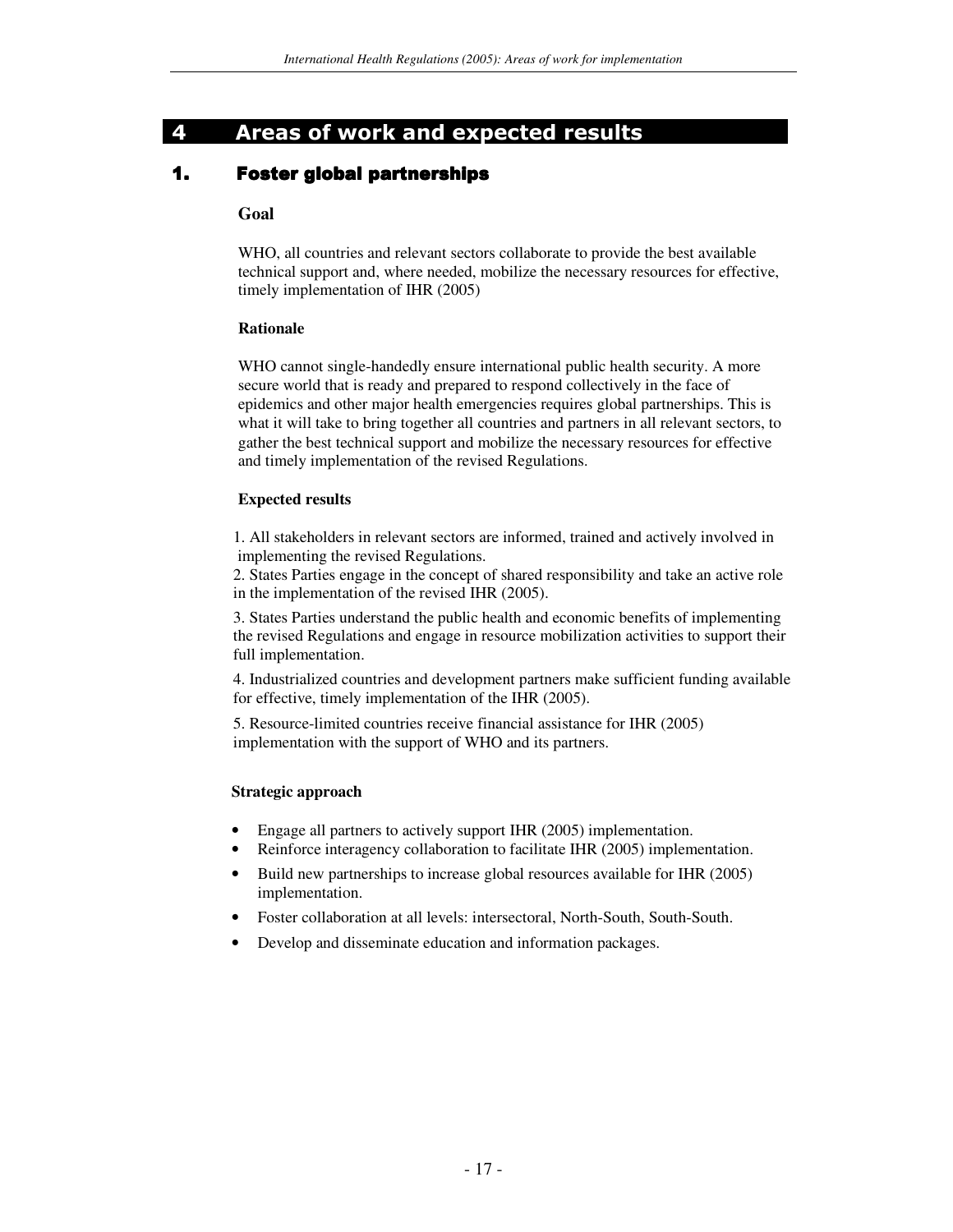#### **Example of WHO key partners to support IHR implementation**

Other intergovernmental organizations

**UN system** (e.g. Food and Agriculture Organization (FAO), International Atomic Energy Agency (IAEA), International Civil Aviation Organization (ICAO), International Labour Organization (ILO), International Maritime Organization (IMO), United Nations Children's Fund (UNICEF), World Trade Organization (WTO)); **regional** (e.g. Association of Southeast Asian Nations (ASEAN), European Union (EU), Mercado Común del Sur (Mercosur)); **technical** (e.g. World Organization for Animal Health (OIE)).

- **International aid agencies** (e.g. Asian Development Bank (ADB), Agence française de développement (AFD), Canadian International Development Agency (CIDA), UK Department for International Development (DFID), Japan International Cooperation Agency (JICA), The Netherlands, Swedish International Development Cooperation Agency (Sida), United States Agency for International Development (USAID), World Bank).
- **WHO Collaborating Centres / networks of excellence** (e.g. Global Outbreak Alert and Response Network (GOARN), Institut Pasteur, United States Centers for Disease Control and Prevention (CDC)).
- **Academics and professional associations** (e.g. International Association of National Public health Institutes (IANPHI), American Public Health Association (APHA)).
- **Industry associations** (e.g. Airports Council International (ACI), International Air Transport Association (IATA), International Shipping Federation (ISF), Union of International Railways (UIR)).
- **Nongovernmental organizations** (NGOs) and **foundations** (e.g. The GAVI Alliance, International Federation of Red Cross and Red Crescent Societies (IFRC), International Committee of the Red Cross (ICRC), Médecins sans frontières (MSF)).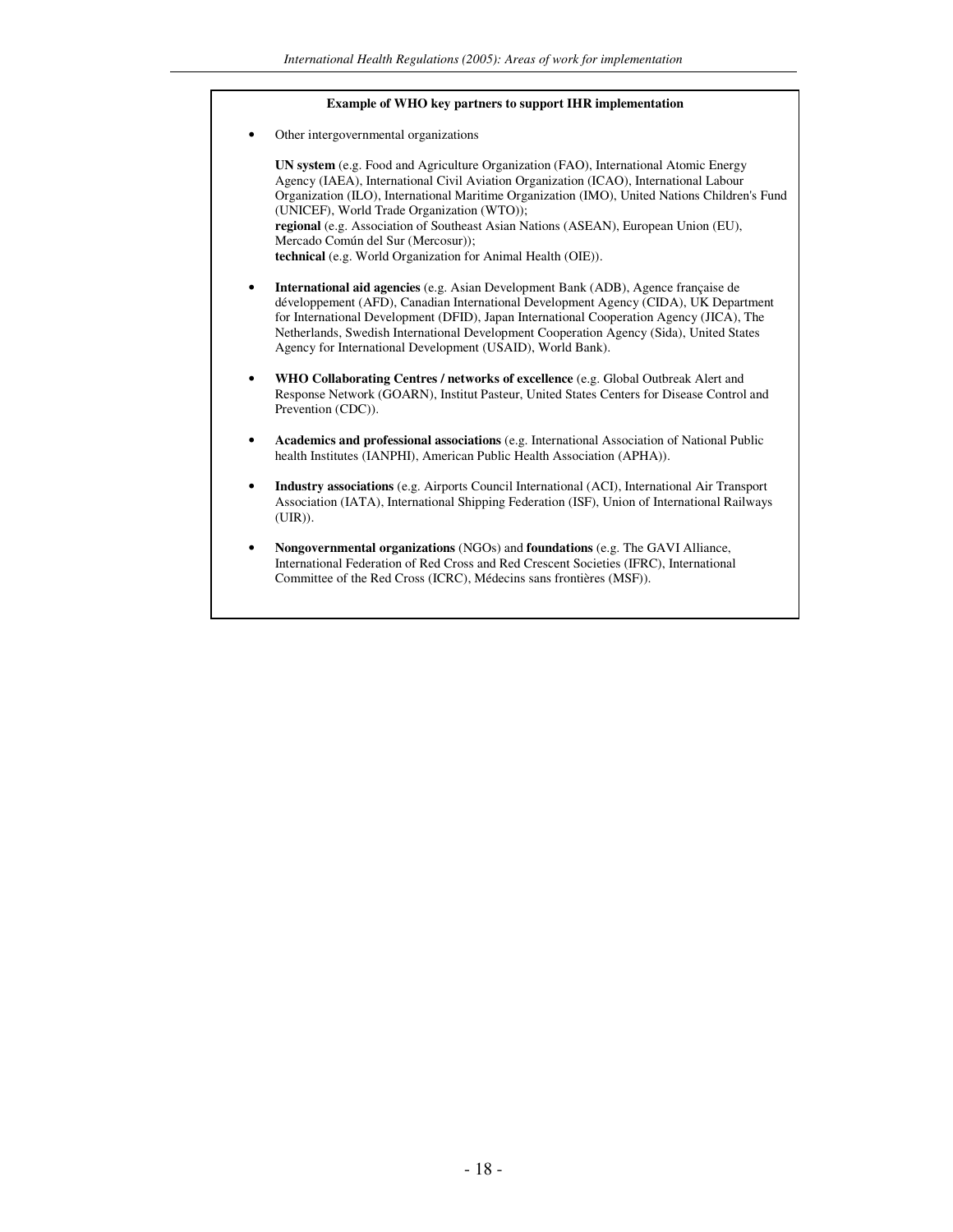## 2. Strengthen national disease prevention, surveillance, control and response systems

#### **Goal**

Each country assesses its national structure and resources for disease surveillance alert and response, and develops and implements national action plans to meet the core capacity requirements

#### **Rationale**

Strengthening national preparedness, surveillance and response capacities is critical for the sustained reduction and management of public health threats in countries and for the prevention of international spread to other countries. Supporting countries to strengthen their national surveillance and response systems therefore also reduces health threats to the international community.

As IHR capacity strengthening activities build on existing health systems in countries, the entire national health system will be improved.

## **Expected results**

1. All States Parties are able to assess their alert and response capacity, perform gap analysis and develop and implement national action plans to prevent, detect, and respond to public health threats, taking into account the most likely events. 2. In collaboration with States Parties, WHO provides technical support through the development of specific guidelines and, at the request of individual States Parties, may conduct in-country joint assessments for the development and implementation of action plans.

3. Regular training activities strengthen country capacity for disease prevention, surveillance, risk assessment, control and response.

## **Strategic approach**

- In collaboration with its Regional Offices, WHO will assist States Parties to assess their national structures and resources at all levels and develop and implement national action plans in synergy with existing relevant regional strategy and national plans;
- States Parties ensure that their national public health institutes, or equivalent institutions, fulfil the public health functions necessary to meet the IHR core capacity requirements particularly in the area of surveillance standards, surveillance coordination, data analysis, data mapping, risk assessment, and reporting;
- States Parties implement their national action plans, conduct exercises to ensure their effectiveness, and, on request, receive technical support by WHO and relevant partners.

#### **Timeline**

According to the timeline defined in the Regulations the national efforts to meet the core capacity requirements can be devised into two phases: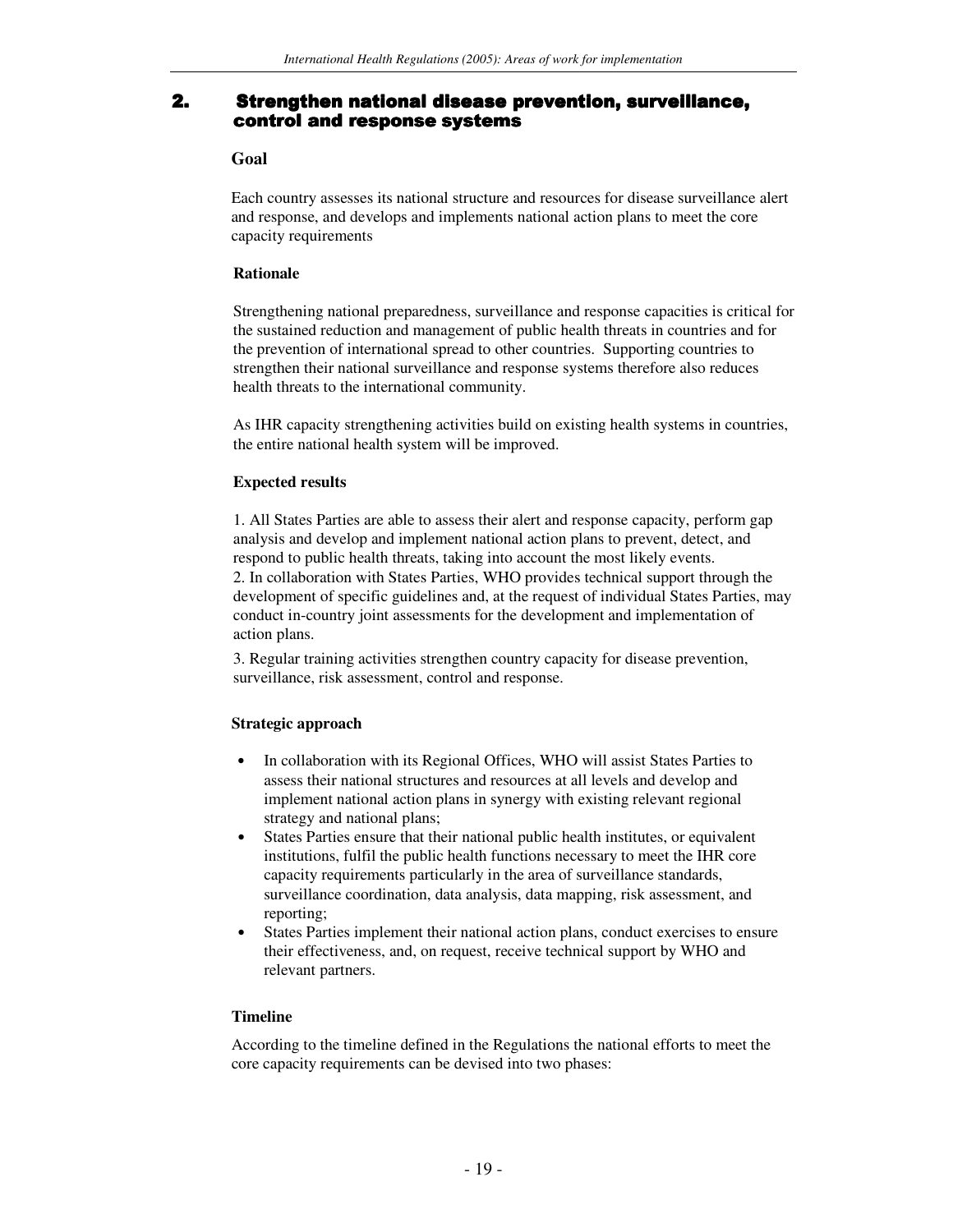#### *Phase 1: 15 June 2007 to 15 June 2009 (these dates may vary by a few weeks for States Parties having made reservations to the Regulations)*

Develop national action plans that build on existing WHO regional strategies (e.g. Asia Pacific Strategy for Emerging Diseases (APSED) for WHO Regional Office for the Western Pacific (WPRO) and WHO Office for South-East Asia (SEARO) and Integrated Disease Surveillance and Response (IDSR) for WHO Office for Africa (AFRO), on relevant strategies of other intergovernmental organizations (e.g. EU), on national disease-control strategies and existing relevant national plans (e.g. pandemic preparedness plan).

- Ensure that relevant public health functions for alert and response are in place and operational; where appropriate, build or strengthen national public health institutes.
- Conduct exercises to identify operational gaps in the national surveillance and response systems.
- Ensure that the national surveillance and response system uses internationally recognized quality standards, particularly in the area of laboratory quality assurance.
- Consider strengthening human resources through training in intervention epidemiology, outbreak investigation, laboratory diagnostics, case management, infection control, social mobilization, and risk communication.
- Assess and plan operational links between national surveillance and response systems and designated points of entry (i.e. designated ports, airport, and ground crossings).
- Use standard WHO indicators to carry out regular assessments of core public health capacities to monitor progress and assess future needs.
- Where appropriate, develop proposals for international partnerships and the mobilization of external resources.

#### *Phase 2. June 2009 – 3 years*

Implement national action plans to effectively meet the core capacity requirements.

- Ensure that all national action plans are implemented within the set timeframe.
- Mobilize the necessary resources from the national budget and, where proposals have been developed, from international partners.
- Conduct drills on a regular basis to test the continuous operational capacity of the national surveillance and response systems.

**Note**: On the basis of a justified need and an implementation plan, States Parties may obtain a two-year extension for implementation of national plans and, on in exceptional circumstances and supported by a new implementation plan, a further extension of up to two years may be granted by the Director-General of WHO.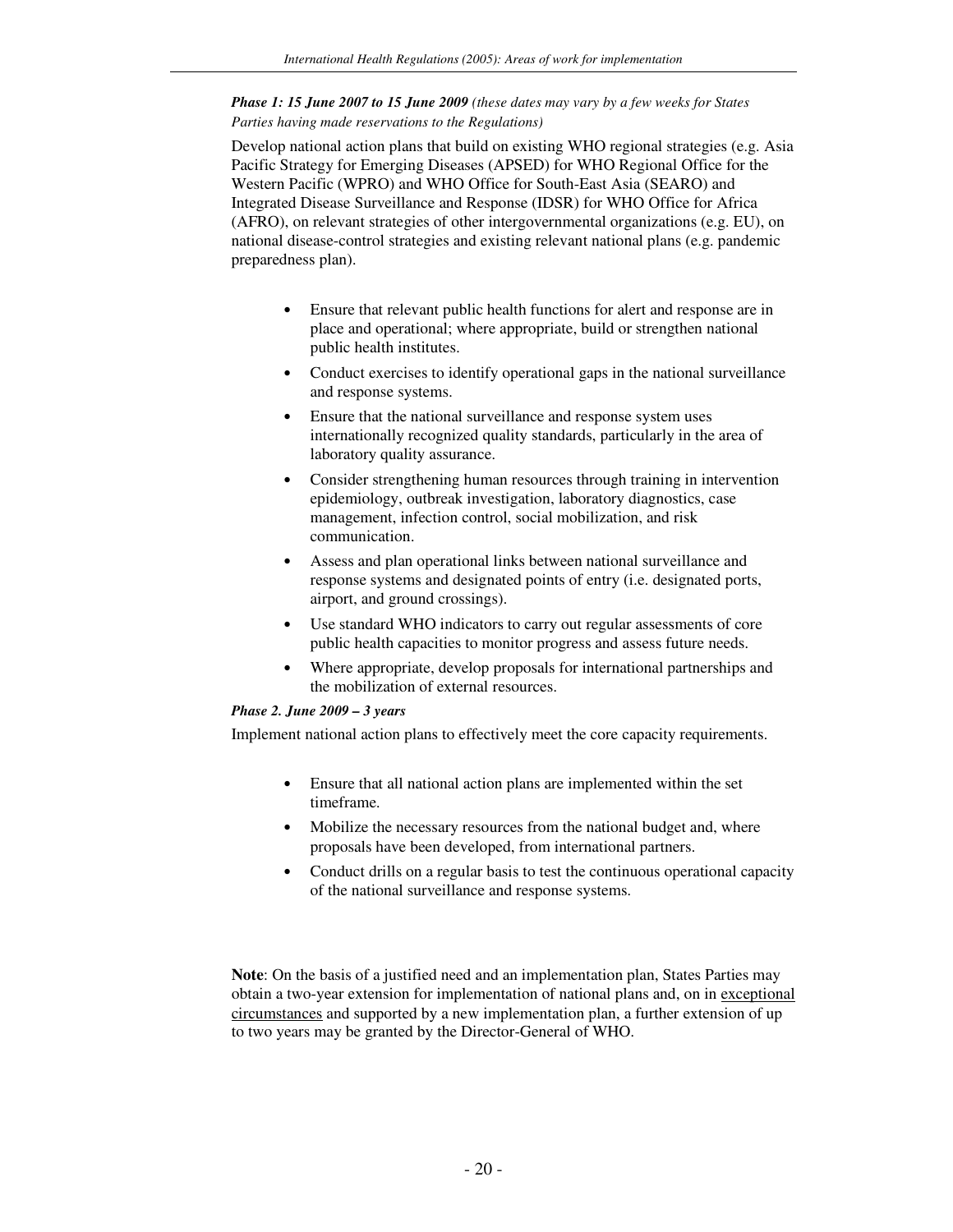## . Strengthen public health security in travel and transport

## **Goal**

The risk of international spread of diseases is decreased through effective standing public health measures and response capacity at designated airports, ports and ground crossings in all countries

## **Rationale**

The control of diseases at border crossings remains an essential element of the Regulations. A number of IHR (2005) requirements apply to designated airports, ports and ground crossings, the three points of entry<sup>3</sup> identified in the Regulations. Many of these are new and entail close collaboration with other UN organizations (e.g. ICAO, IMO, UNWTO) and industry associations (e.g. IATA, ACI, ISF, UIR).

The revised Regulations call on designated authorities in Member States to "treat travellers with respect for their dignity, human rights and fundamental freedoms and minimize any discomfort or distress associated with such measures" while complying with IHR requirements.

#### **Expected results**

1. Facilities used by travellers at points of entry are maintained in a sanitary condition and are kept free of infection or contamination, including vectors and reservoirs. 2. Routine measures, in compliance with IHR (2005), are in place for travellers, conveyances, cargo, goods and postal parcels.

3. A public health contingency plan for public health emergencies is effectively available and operational at all designated PoE and in all countries.

4. Designated points of entry have the capacity to rapidly implement international public health recommendations.

5. Coordination exists between WHO and other relevant UN and intergovernmental organizations, industry associations and travel-related professional associations.

## **Strategic actions**

- Working in collaboration with its Regional Offices, WHO provides guidance and tools to States Parties to assist in the implementation of IHR (2005) requirements at all PoE, including:
	- o travel and health advice
	- o conveyances and PoE sanitation and health inspection
	- o WHO certification for ports and airports
	- o contingency plans for PoEs
	- o control of vectors and reservoirs
- WHO publishes lists of designated PoEs authorized to issue ship sanitation control exemption certificate/ship sanitation control certificate.

 $3$  The IHR (2005) define all points of entry (PoE) as "a passage for international entry or exit of travelers, baggage, cargo, containers, conveyances, goods and postal parcels as well as agencies and areas providing services to them on entry or exit"(Art. 1, Definitions).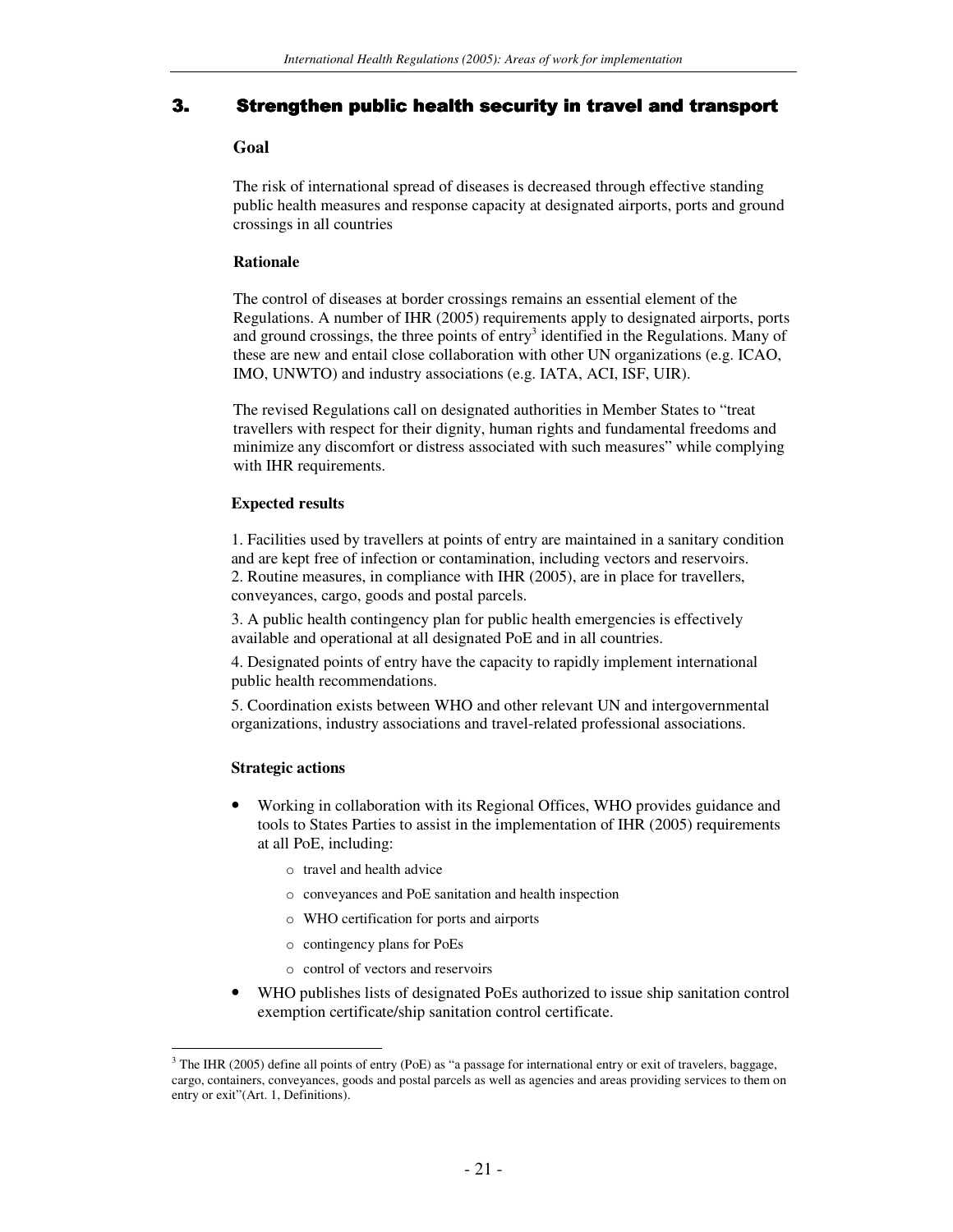- WHO arranges for certification of airports and ports that meet IHR requirements, on request from countries.
- States Parties develop, strengthen and maintain core capacities on a routine and emergency basis.
- States Parties identify designated PoE that must have core capacities in place, and notify these to WHO.
- States Parties identify the competent authority<sup>4</sup> for each designated PoE in its territory.
- States Parties put in place enhanced contingency and emergency planning mechanisms for all new IHR provisions at all designated PoE:
	- o operational capacities are tested on a regular basis with drills and exercises;
	- o requirements under the IHR are integrated into existing emergency, facilitation and security plans at PoE;
	- o States Parties are able to provide WHO with relevant data regarding any potential public health risk.
- States Parties integrate drills into the contingency and emergency mechanisms to test operational capacity.

 $4$  The IHR(2005) define competent authority as "an authority responsible for the implementation and application of health measures under the Regulations" (Art. 1, Definitions).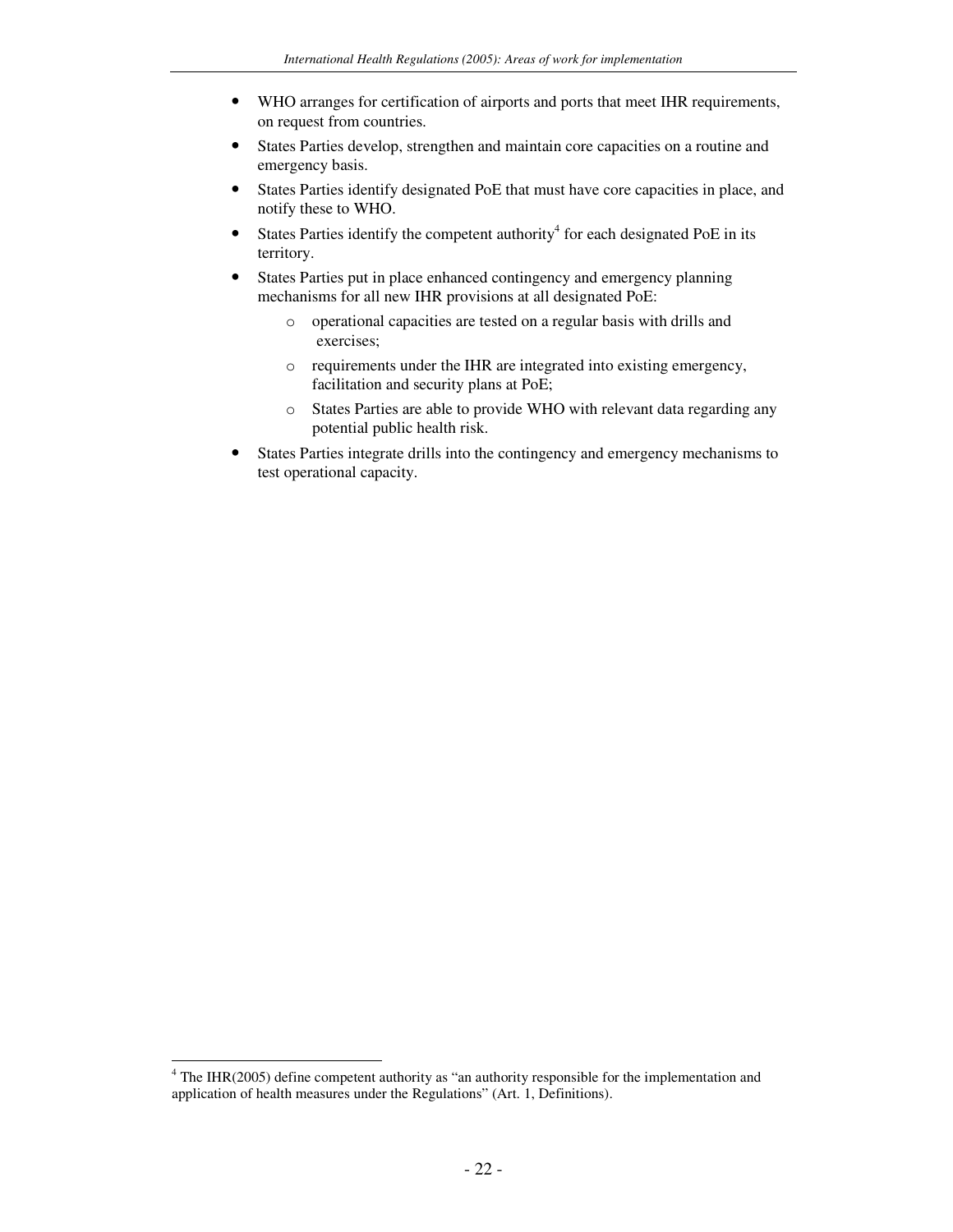## 4. Strengthen WHO global alert and response systems

## **Goal**

Timely and effective coordinated response to international public health risks and public health emergencies of international concern

#### **Rationale**

The world requires an alert, preparedness and response system to rapidly identify and contain international public health risks. The revised IHR (2005) provide the global legal framework to address these needs.

WHO's capacity to act dynamically in rapidly evolving situations is critically dependent on close collaboration, transparency and the engagement of all levels of the Organization for proper risk assessment, decision-making and response. It also requires effective real-time collaboration and communication with all States Parties, WHO Collaborating Centres, GOARN, technical institutions and networks, relevant UN and international organizations, regional and intergovernmental organizations.

This collaborative risk management process has been developed and proven to be effective but must be reinforced and formalised. This requires the development of policies, strategic approaches and standardized operating procedures, and significant investment in operational and technical capacity to draw on the respective and complementary strengths at all levels of WHO.

Adherence to agreed-upon processes, timeliness in sharing information, and the technical quality of risk assessments, decision-making and response will ensure WHO continues to provide effective support to States Parties.

#### **Expected results**

1. WHO provides timely, high quality risk assessments and early warning advice to States Parties on the prevention and control of public health risks, including those that may constitute a public health emergency of international concern.

2. At countries' request, WHO rapidly mounts and coordinates effective international responses to events that may constitute a public health emergency of international concern.

3. WHO has established contact and, where needed, coordination mechanisms with other relevant regional and technical intergovernmental organizations.

#### **Strategic approach**

- Implement WHO standard operating procedures for the management of acute public health threats across the Organization.
- Strengthen WHO's organization-wide event management system and ensure its operational capacity at all times by conducting regular drills and exercises.
- Strengthen Regional Office capacity in alert and response.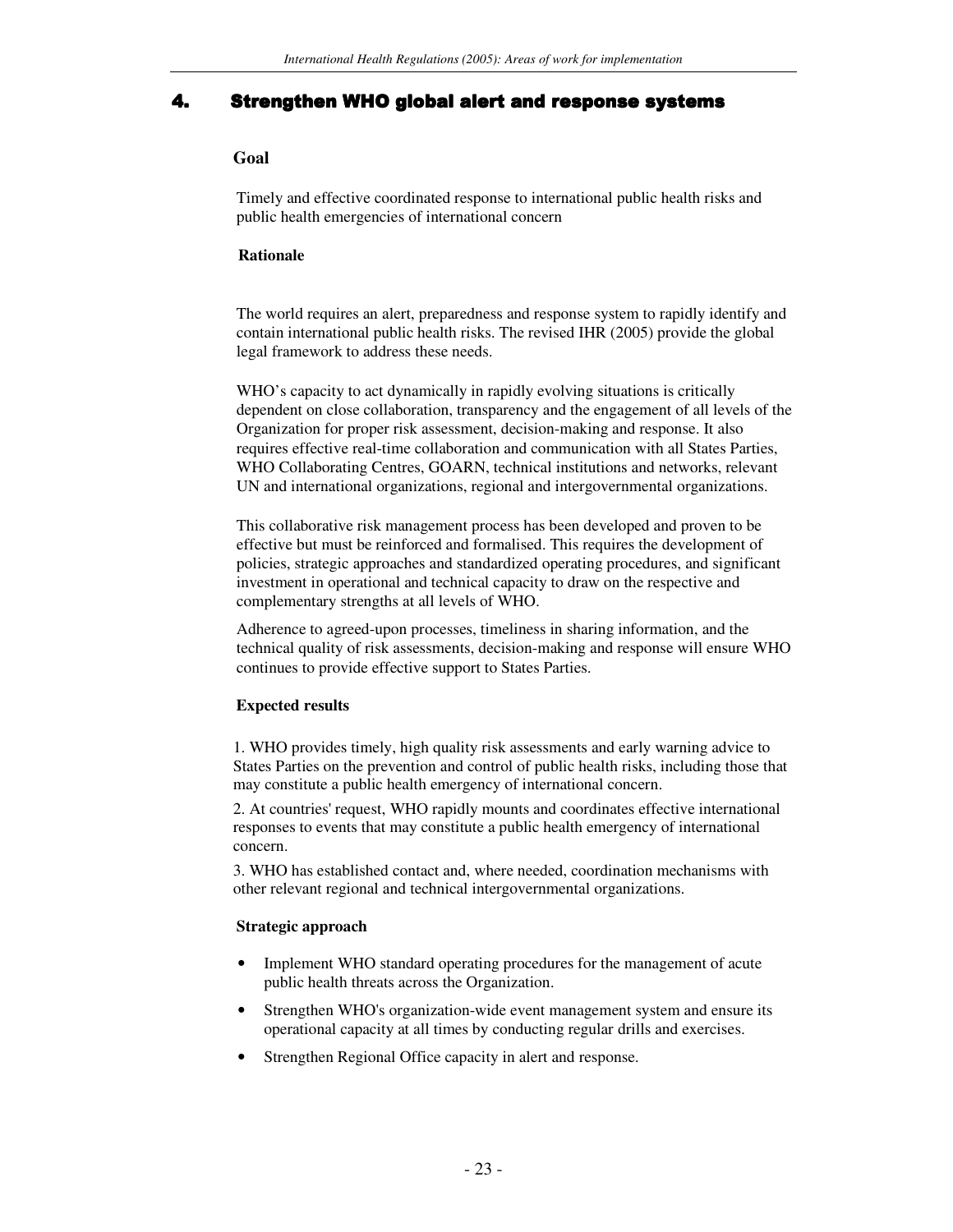- Further develop and support the GOARN as the strategic regional and global partnership to ensure effective access to international technical resources when responding to events that may constitute a public health emergency of international concern.
- Further develop and strengthen field systems, tools, methodologies and capacity for risk assessment, communications and information management, outbreak logistics and field deployment.
- Contact relevant regional and technical organization and review, build, or strengthen, their operational links with WHO global alert and response systems.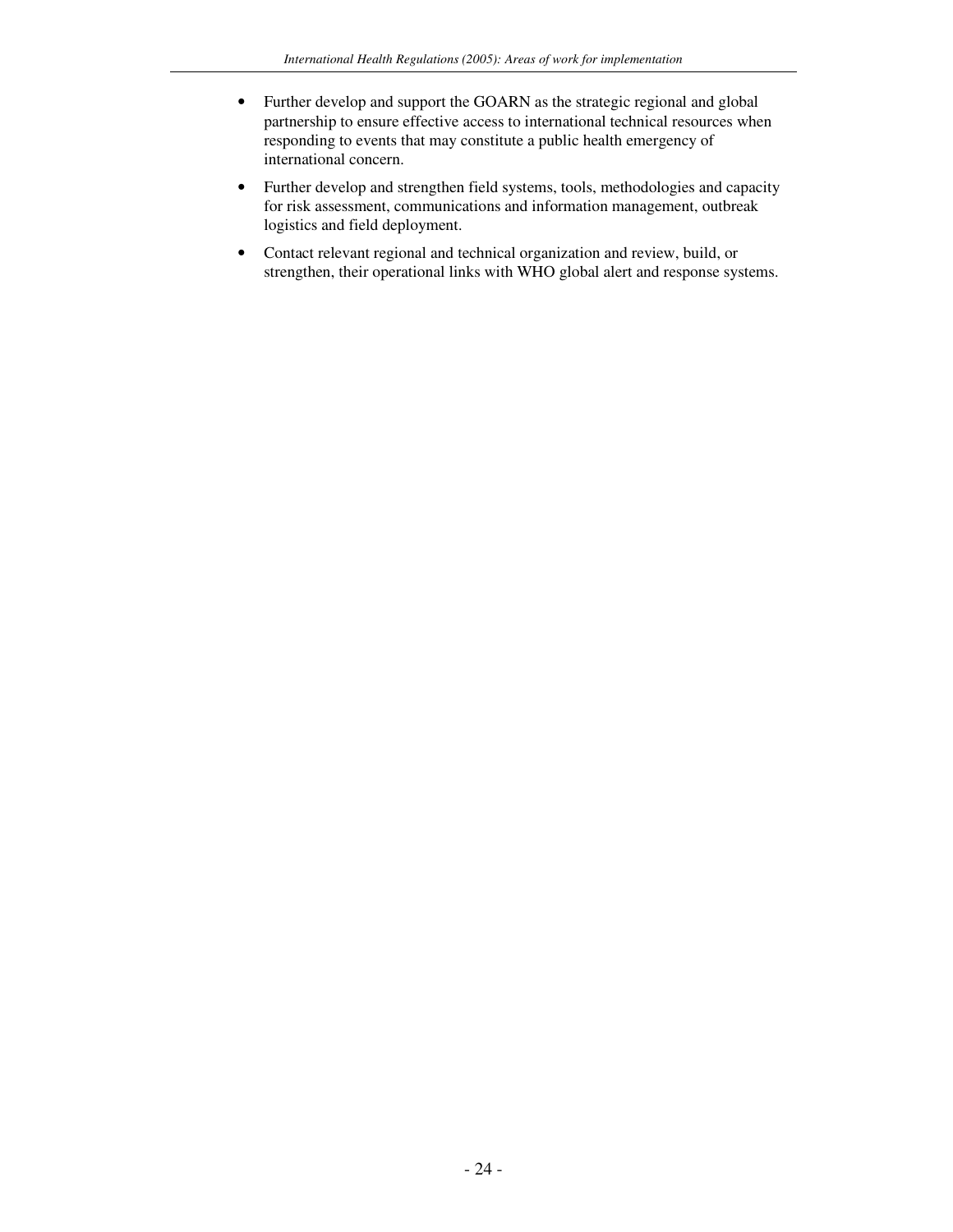## 5. Strengthen the management of specific risks

#### **Goal**

Systematic international and national management of the risks known to threaten international health security, such as influenza, meningitis, yellow fever, SARS, poliomyelitis, food contamination, chemical and radioactive substances

#### **Rationale**

The control or containment of known existing risks to public health is one of the most powerful ways to improve international health security since these risks constitute the vast majority of day-to-day events with the potential for a public health emergency. Preparedness and readiness for these threats are dependant on strong generic preparedness measures at national and international levels but also requires specific preparedness measures relating to surveillance, risk reduction, and response and containment. The development of specific risk reduction and containment processes is dependant on understanding the nature of the threat and implementing specific measures to reduce risk, which often requires cross sectoral communication and collaboration. Equally the development of interventions and the appropriate stockpiling of critical supplies require specific disease knowledge and a variety of partnerships within the public and private sector.

The existing international disease control programmes, addressing infectious diseases as well as food-safety and environmental safety, are essential contributors to WHO global alert and response systems. At national level, threat specific initiatives and programmes can often be a driving force in meeting core capacities requirements (e.g. poliomyelitis).

It is however crucial that integrated approaches be taken as much as possible and that all threat specific preparedness and readiness be seen in the context of the overall planning and management of public health emergencies..

## **Expected results**

1. Surveillance and early warning: specific risks are identified and prioritized at national and international level and appropriate mechanisms for surveillance and early warning implemented and maintained.

2. Risk reduction: opportunities for risk reduction are identified and implemented (e.g. exposure reduction, health communication, vaccination, safe clinical management) and collaborative cross cutting mechanisms for risk reduction initiatives established and maintained (e.g. zoonoses and the animal-human interface).

3. Preparedness and readiness: international and national preparedness and readiness measures implemented for response and containment of these threats (e.g. pandemic influenza, yellow fever, epidemic meningococcal disease, SARS, accidental or deliberate release). Response readiness is reinforced and improved through practice in exercises and real events.

4. Stockpiling: international mechanisms for stockpiling critical supplies (vaccines, drugs, personal protective equipment (PPE)) are implemented for priority threats (e.g. meningitis, yellow fever, influenza, polio).

5. Research: systematic coordination of upstream and operational research to characterize and assess risk, and develop and test new interventions implemented.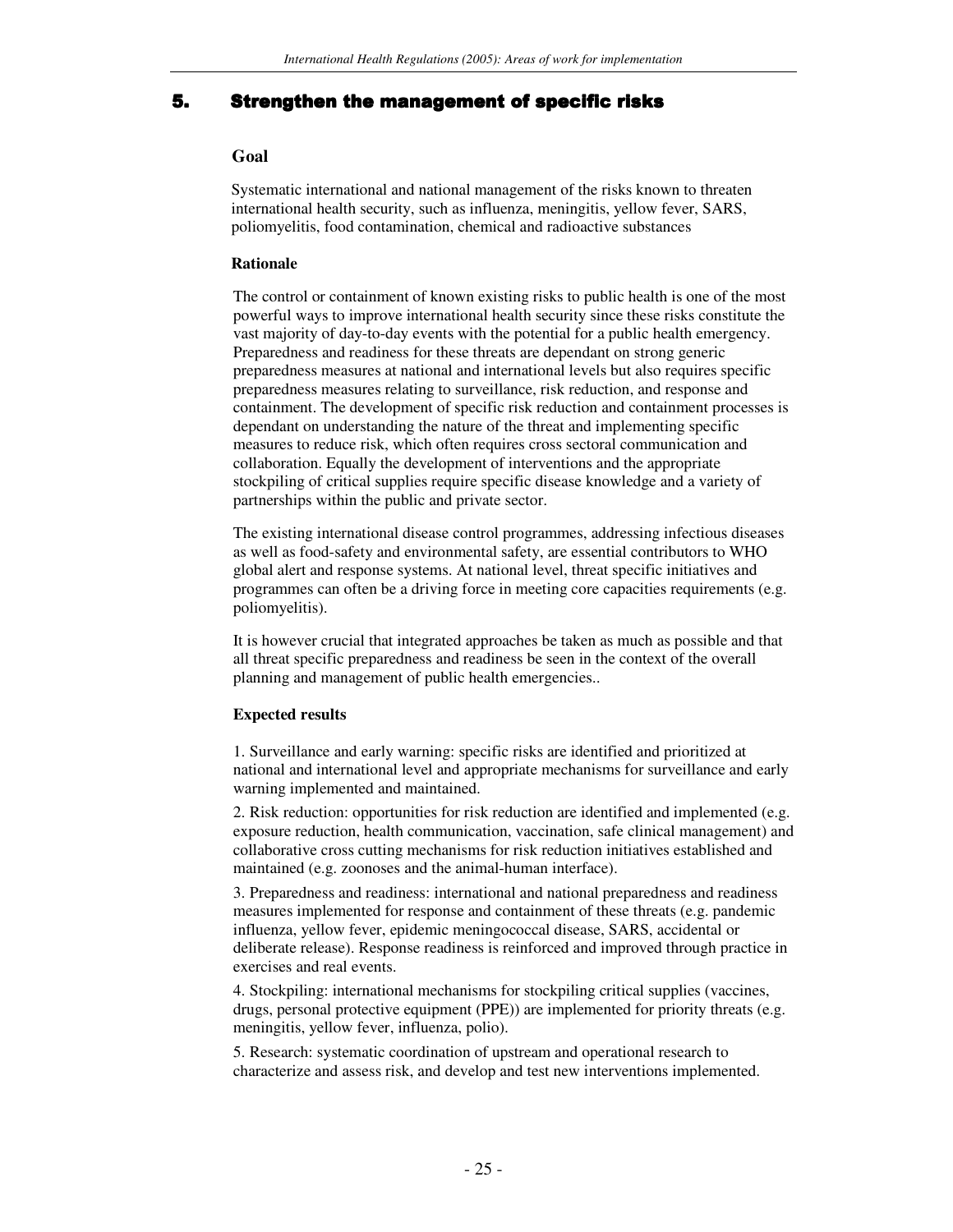6. International programmes for key threats maintained.

#### **Strategic approach**

• WHO and other relevant UN organizations to encourage and assist countries in further implementing disease-specific control initiatives, with emphasis on the following:

i. programmes addressing diseases with serious public health impact for which a single case, irrespective of context, requires immediate notification to WHO (Annex II):

- o human influenza caused by a new subtype
- o poliomyelitis due to wild-type poliovirus
- o severe acute respiratory syndrome (SARS)
- o smallpox

ii. programmes addressing diseases that have demonstrated the potential to cause a serious health impact and to spread rapidly across borders:

- o cholera (and other epidemic diarrhoeal diseases)
- o pneumonic plague
- o viral haemorrhagic fevers (Ebola, Lassa, Marburg, West Nile fever)
- o yellow fever

iii. programmes addressing other diseases and/or conditions with epidemic potential, e.g.:

- o anthrax
- o anti-microbial resistance
- o arboviruses (e.g. Rift valley fever, West Nile fever)
- o chemical Safety
- o dengue
- o food safety
- o HIV/AIDS
- o malaria
- o measles and other vaccine-preventable diseases
- o meningococcal meningitis
- o radiation safety
- o tuberculosis
- o severe emerging zoonoses affecting humans

*[not a comprehensive list]*

• Conduct ad hoc drills and exercises with relevant countries and geographical areas to test the alert and response capacity in the face of the most likely events and to continuously improve available interventions.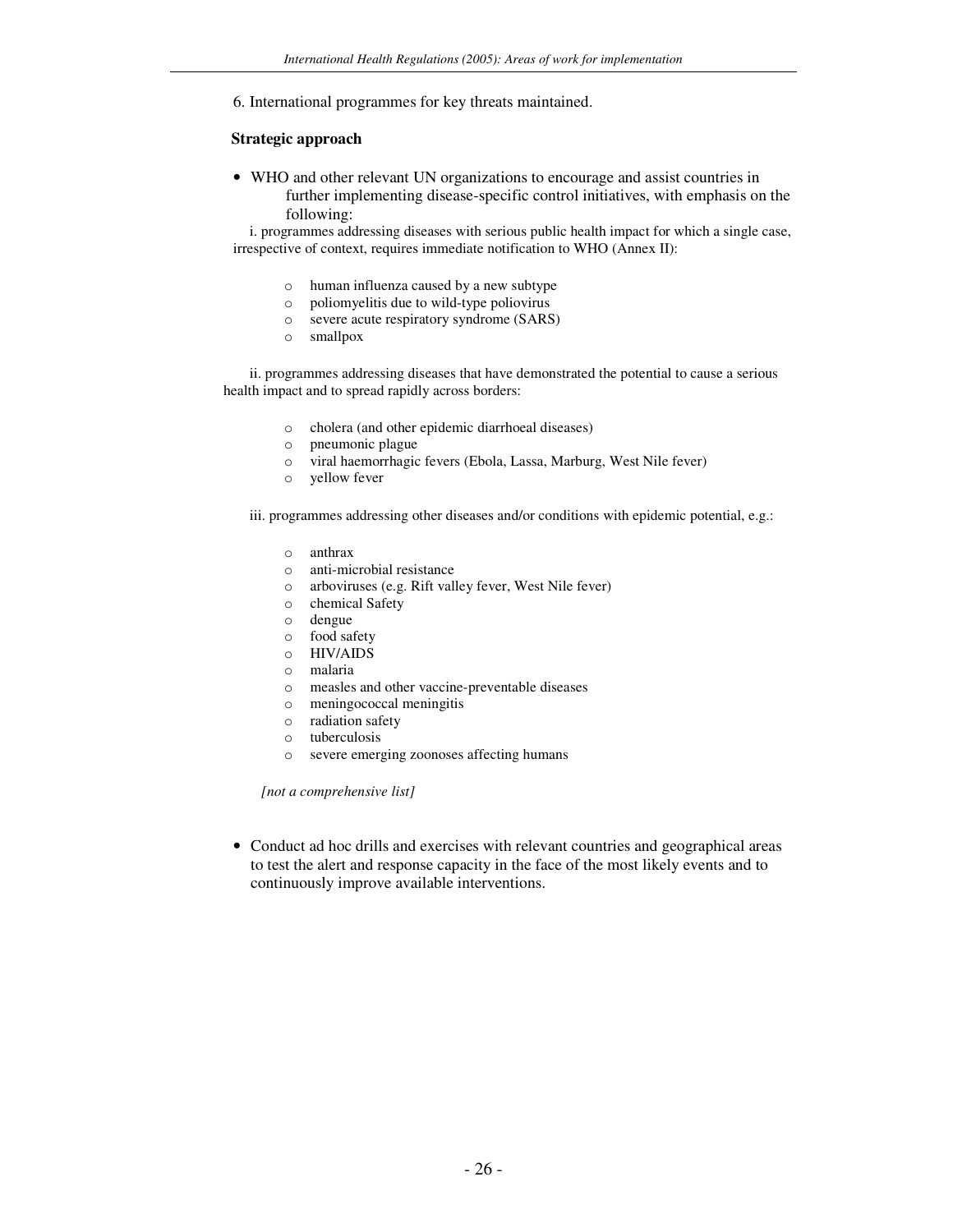## 6. Sustain rights, obligations and procedures

## **Goal**

WHO has established and upholds the new legal mechanisms as set out in the IHR (2005); all relevant personnel understand and sustain the new mechanisms

## **Rationale**

Although the International Health Regulations are not new to Member States, the revised Regulations are much broader in scope than their predecessors and contain a considerable shift in focus. From a strict notification mechanism for cholera, plague and yellow fever, the revised IHR now cover all potential international public health emergencies, whether naturally-occurring, accidental or deliberately-provoked. Countries need guidance both to understand the new legal provisions set out in the revised IHR and to absorb and take on this shift in focus, which calls for a pre-emptive and proactive approach to contain all public health threats at the source. In addition, the IHR (2005) propose an adapted response specific to each health threat, rather than relying on pre-set measures that may be ineffective or inappropriate. Accurate knowledge and understanding of the provisions in the revised Regulations among all WHO and all relevant national stakeholders are crucial to ensure their accurate implementation.

## **Expected results**

1. National public health officials and other stakeholders are familiar with and understand the legal provisions laid out in the Regulations and ensure their full and effective implementation.

2. National public health legislation is adapted and in line with the revised Regulations.

3. States Parties transfer knowledge and understanding of the legal provisions in the Regulations to all relevant national staff.

4. WHO and States Parties have set up their IHR Contact Points and National IHR Focal Points, respectively, as well as the required pool of experts for the rapid constitution of an IHR Emergency Committee and/or an IHR Review Committee.

## **Strategic approach**

- WHO provides continuous guidance to countries and other stakeholders on understanding and implementation of the Regulations, including the revision of their national legislation.
- WHO develops and provides specialized training/education for all actors in the fields of public health, law, event management, surveillance, risk assessment, response, epidemiology, laboratory and case management.
- WHO assists countries to adapt their current public health legislation to comply with the Regulations.